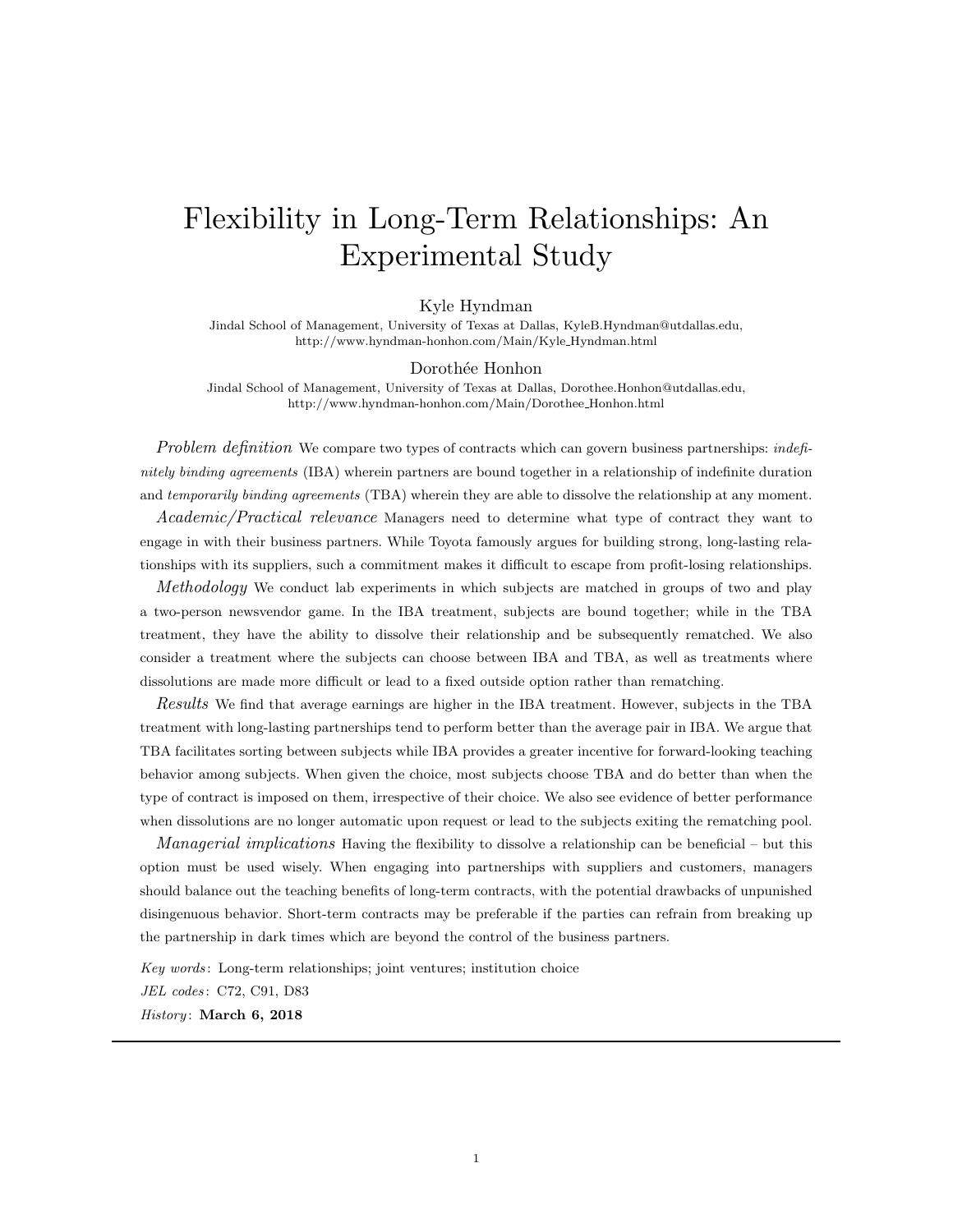# 1. Introduction

Researchers in economics and operations management typically assume that economic agents such as firms or individuals interact for an exogenously pre-determined length of time (which can be finite or infinite). However, in reality, when undertaking a venture, agents typically choose the duration and scope of their relationship. Thus, the endogenous formation and dissolution of both business partnerships and employer/employee relations, and the terms governing such relationships is a neglected area of research, and one in which enhanced understanding would be valuable to economists and operations managers, as well as to employers, unions and policy makers.

Long-term relationships have a number of advantages. For example, they may be able to support more efficient equilibria than when relationships are short-lived, as in the prisoners' dilemma. In the business world, long-term relationships can support investment in information systems and enabling forms of communication, as well as other relationship-specific investments. They may also signify trust and commitment, which could be efficiency-enhancing. Indeed, long-term contracts in supplier/buyer relationships have been linked to improved supply chain performance such as cost reductions, quality improvements and higher profitability (see, e.g., Han et al. (1993), Kalwani and Narayandas (1995)), as well as improved information sharing (Ozer et al. 2011). Long-term relationships can also increase efficiency because relational incentives may be able to substitute for costly/inefficient monetary incentives (Davis and Hyndman 2017). As another example, Uzzi (1996) analyzes data from the International Ladies Garment Workers' Union in 1991 studying how the mix of long-term vs. short-term business relationships affected firm survival. He shows that a firm that has only short-term contracts was nearly twice as likely to exit the market as a firm that has long-term contracts with only one other firm. One other role for long-term relationships that has been pointed out is their ability to promote learning. One well-known example is that of Toyota and their building of supplier keiretsu: "close-knit networks of vendors that continuously learn, improve, and prosper along with their parent companies" (Liker and Choi 2004). Camerer et al. (2002) and others in economics have highlighted another benefit of long term relationships, which is that they create stronger incentives for players to engage in forward-looking behavior such as "teaching" their partner to choose better, more efficient, actions.

However, long-term contracts are not without their drawbacks. They may increase dependency and make it difficult to escape from profit-losing relationships, especially when relationship-specific investments are present. Long-term partners can also have higher expectations and be more difficult to satisfy (Kalwani and Narayandas 1995). The reality is that long term partnerships and jointventures fail very often, with studies suggesting that the success rate of business joint ventures is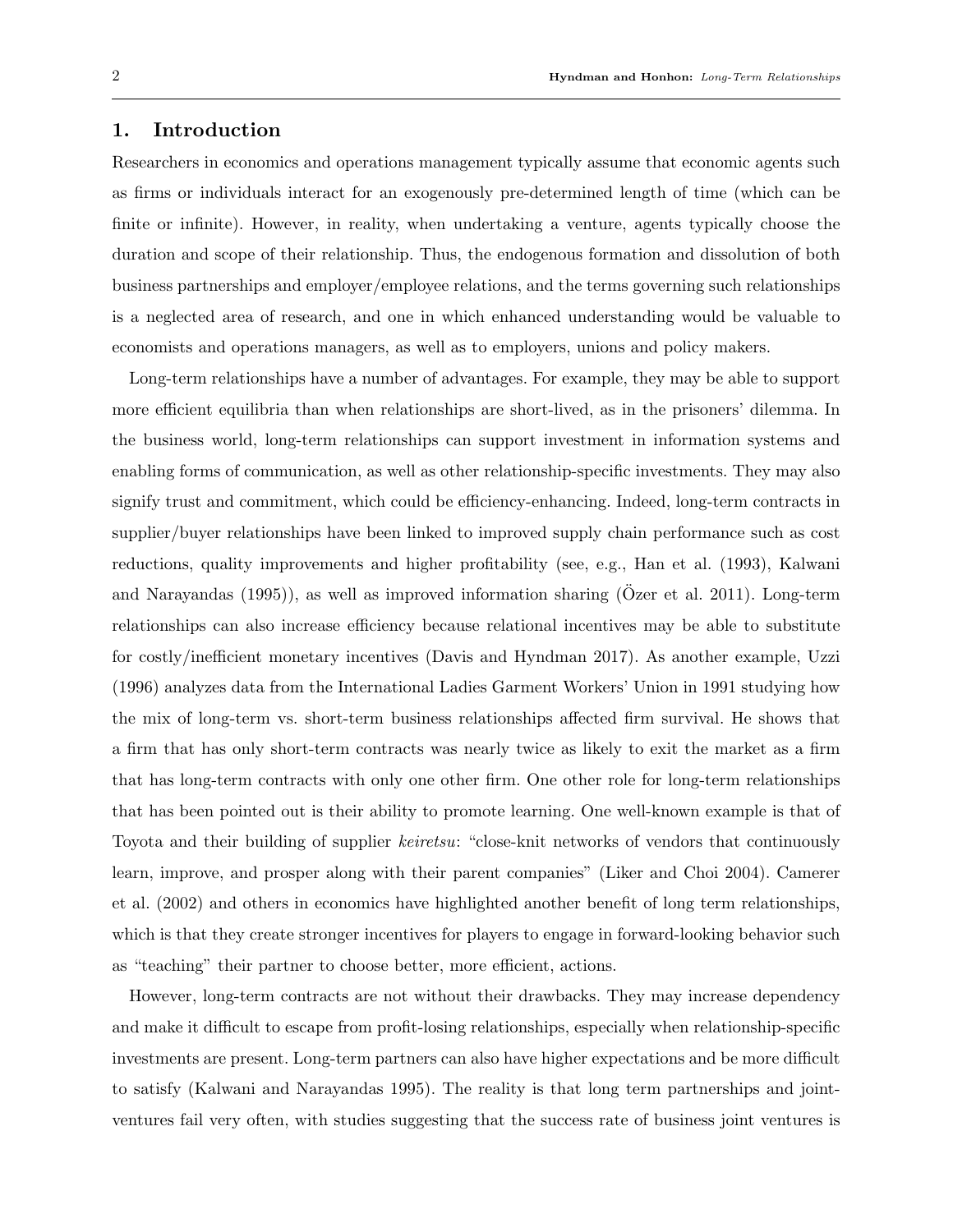only about 50% (Bamford et al. 2004, KPMG 2009, Center for Digital Strategies 2006). There are several reasons why partnerships may fail. First, long-term relationships may create incentives for opportunistic behavior which lead to a betrayal of trust. For example, Neuville (1997) documents opportunistic behavior by automobile parts supplier that was found to be cutting corners on quality. Second, a partnership may fail because the incentives of the parties are misaligned, as appeared to be the case in the pre-acquisition partnership between Microsoft and Nokia (Grundberg and Stoll 2012, Kovach 2014). Third, partnerships may simply fail to live up to expectations because of problems coordinating effort. Finally, problems may occur because of bad luck despite good intentions of the parties involved. These last two factors appear to be at the heart of Larsen et al.'s (2010) case study of the LEGO/Flextronics joint venture.

In this paper, we focus on how flexibility impacts the success or failure of relationships. The main question we seek to answer is: to what extent is the option to dissolve a relationship a desirable feature of a business relationship? Our answer to this question is: despite some positive aspects to flexibility, the overall average effect is detrimental. Therefore, we devote a substantial portion of our analysis to understanding why and we consider several changes to our basic experimental design to highlight the key drivers of our result.

We conduct lab experiments in which subjects are matched in groups of two and play a version of a two-person newsvendor game. In particular, two decision makers simultaneously choose capacities; revenues are determined by the minimum of their chosen capacities and a random demand realization, and each player pays the cost of his/her capacity. This game can represent a team production environment, similar to the canonical minimum effort game. The main difference between our setting and that game is the additional random component that may also determine the minimum. Arguably, there is a stochastic component to most such environments – for example, obstacles may arise which limit the team's production, despite hard work by all members. In a project management setting, Kwon et al. (2010) incorporate randomness about when each firm's task will be finished. In their setting, the randomness is correlated with the firm's effort, while in ours, it represents a global shock uncorrelated with the players' actions. The randomness of revenues is an important feature of our environment because it allows us to test whether luck plays a role in the success or failure of relationships as suggested by Larsen et al. (2010).

Our environment can be viewed as implementing a "risk sharing" contract in which suppliers are paid based on total sales rather than based on the number of units they provide. Thus, as noted by Tang et al. (2009), it is similar to the type of contract Boeing implemented with its tier 1 suppliers for the Boeing 787 (see also Shokoohyar et al. 2016, for an experimental treatment). Other studies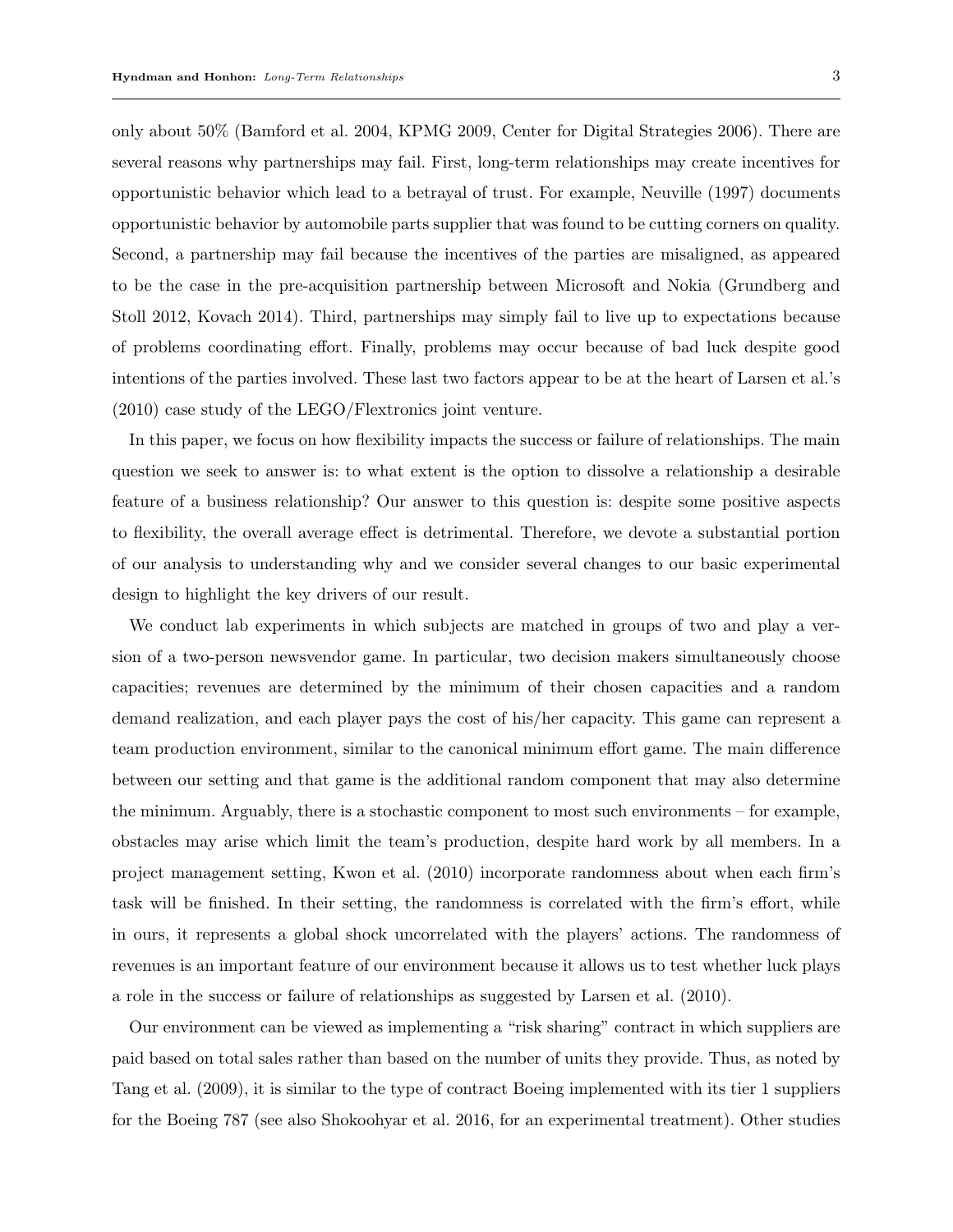in project management which are related include Kwon et al. (2010) and Xu and Zhao (2013). Alternatively, the two-person newsvendor game can also represent an assembly system in which players provide crucial components to a final product assembler and are paid based on total sales, which are given by the minimum of the capacity of each player and demand for the final product. As such, our game shares many similarities with the "assembler as leader" model from Wang and Gerchak (2003) as well as Bernstein and DeCroix (2004). Coordination of capacity in such systems appears to be difficult to achieve as noted by Cachon and Lariviere (2001), Tomlin (2003), Hendricks and Singhal (2005), Lunsford (2007), Hyndman et al. (2013, 2014), among others.

To answer our main question, we compare subjects' behavior under two different, exogenously imposed, institutions: indefinitely binding agreements (IBA) and temporarily binding agreements (TBA). In both institutions, subjects are matched in pairs and play the two-player newsvendor game for an indefinite number of periods. Under IBA, subjects know that they will play with the same player for the entire duration of their interaction, while under TBA, subjects have the ability to dissolve their pairing at the end of every period and be subsequently rematched with another subject whose pairing also dissolved. This is a unique feature of our paper, which distinguishes it from much of the existing behavioral OM literature.

We find that subjects in the IBA treatment earn significantly more – about  $10\%$  – than subjects in the TBA treatment. The difference appears to be due to higher capacity choices, rather than better alignment of decisions. However, these averages mask some interesting findings. First, subjects in the IBA treatment can descend into a near complete coordination failure for several periods. This effect, although rare, is the dark side of long-term relationships. Such extreme outcomes never occur in the TBA treatment. Second, in the TBA treatment, nearly 30% of initial pairings survive until the random termination of the repeated game. Subjects in these long-lasting pairings choose higher actions, are better-aligned and earn substantially more than either the subjects in the TBA treatment whose initial pairings dissolve or subjects in the IBA treatment. These successful pairings go through a process of positive reinforcement, with capacity choices gradually increasing over time. In contrast, the subjects who frequently break up their relationships suffer from negative reinforcement, with the capacities declining over time. More generally, in the TBA treatment, we find that subjects who chose to have a limited number of partners perform the best and subjects who frequently break up relationships perform the worst. This suggests that having the flexibility to dissolve a relationship can be beneficial – but that this option must be used wisely.

We argue that there are four inter-connected reasons for the relatively poor performance of TBA, which we investigate using three additional experiments designed to shed light on them. First,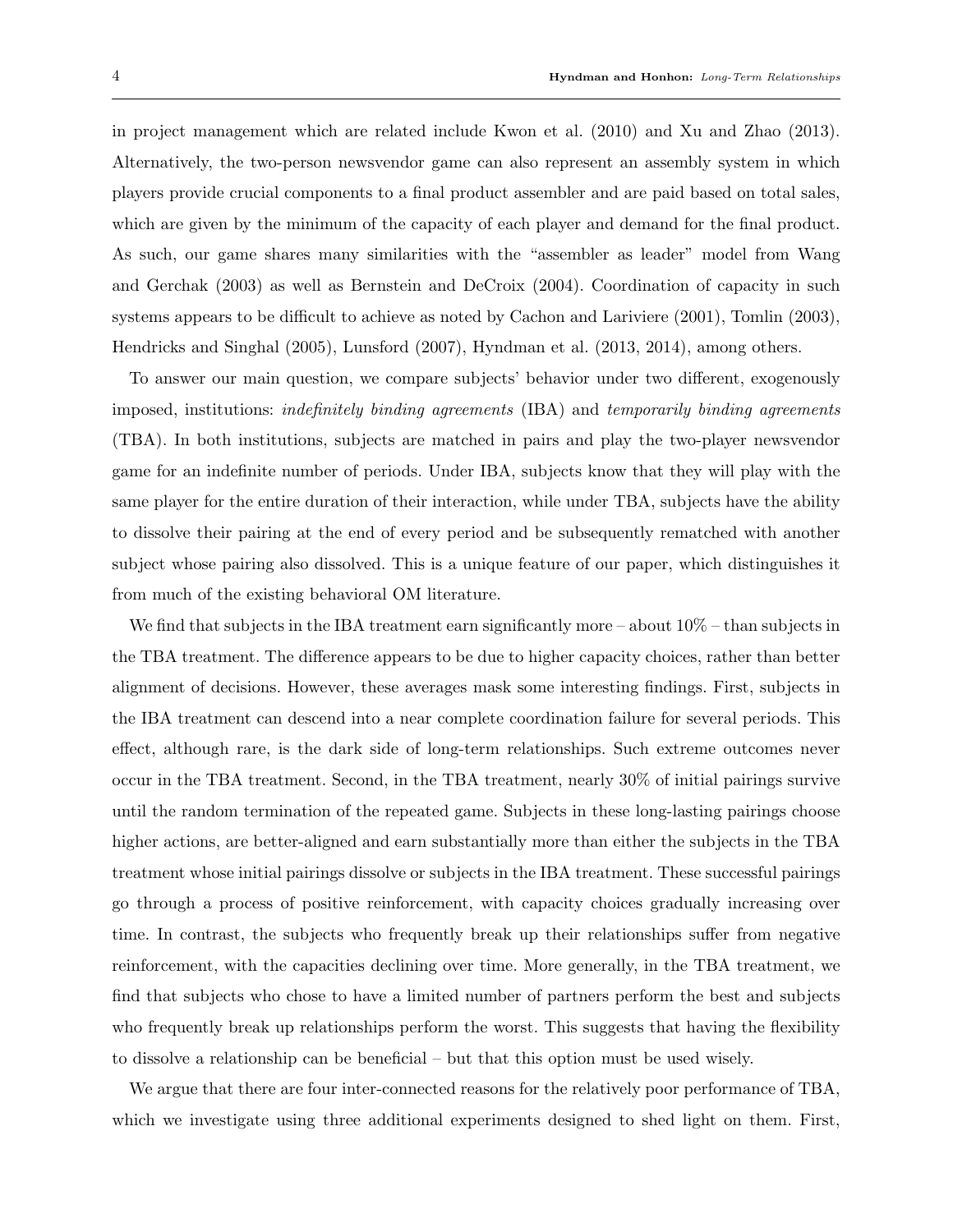in our analysis of the TBA treatment, we document that relationships dissolve quite frequently. While subjects choose to dissolve relationships for sensible reasons  $-e.g.,$  their partner's capacity was well below their own – they also do so for arguably irrational reasons. For example, controlling for one's own and one's partner's choice, subjects are more likely to dissolve the lower were their realized profits, which is a function of the random "demand" component. In other words, bad luck also plays a role in determining whether or not relationships are maintained. Second, since the rematching pool consists of subjects whose pairings dissolved, its quality potentially deteriorates over time. If subjects do not correctly anticipate this, they may dissolve too frequently. We address these two issues with two treatments designed to either limit the flexibility to dissolve or to replace the rematching pool with a fixed, exogenous termination payoff. Third, we argue that the TBA institution reduces the incentives for sophisticated teaching (i.e., far-sighted behavior), which has been shown in experimental results to promote efficient coordination (e.g., Brandts and Cooper 2006, Hyndman et al. 2009). Finally, we argue that subject differ in their willingness to try to make long-term relationships work. By making the institution choice endogenous, subjects can signal their type/intentions, which should be beneficial through a reduction in strategic uncertainty. Our third follow-up treatment addresses this by endogenizing the choice between TBA and IBA.

Our results show that each of the explanations have merit. Limiting the flexibility to dissolve relationships appears to make subjects more focused on the long term, which leads to higher capacity choices, longer lasting relationships and higher earnings. Similarly, by replacing the rematching pool with a fixed, exogenous payoff upon terminating a relationship, very few relationships actually dissolve and subjects also make better, more profitable decisions. Finally, when the institution – TBA or IBA – is endogenous, our results are consistent with the signaling hypothesis: subjects who chose either institution do better than when the same institution was exogenously imposed and the gap between the TBA and IBA institution is eliminated. Despite this benefit, some drawbacks of TBA remain. Specifically, subjects who chose into TBA still appear to dissolve too much and because of bad luck. Similar to the exogenously imposed TBA institution, subjects who had fewer pairings tend to earn significantly more than those who had many pairings. Thus, a key insight of our research is that, by itself, flexibility is disadvantageous but that when combined with something to promote a long-run focus, as two of our follow-up studies appear to do, it may be advantageous.

# 2. Related Experimental Literature

Games With Multiple Pareto Rankable Equilibria. The game that we study shares many features of the minimum effort game (where the production of a group is proportional to the lowest effort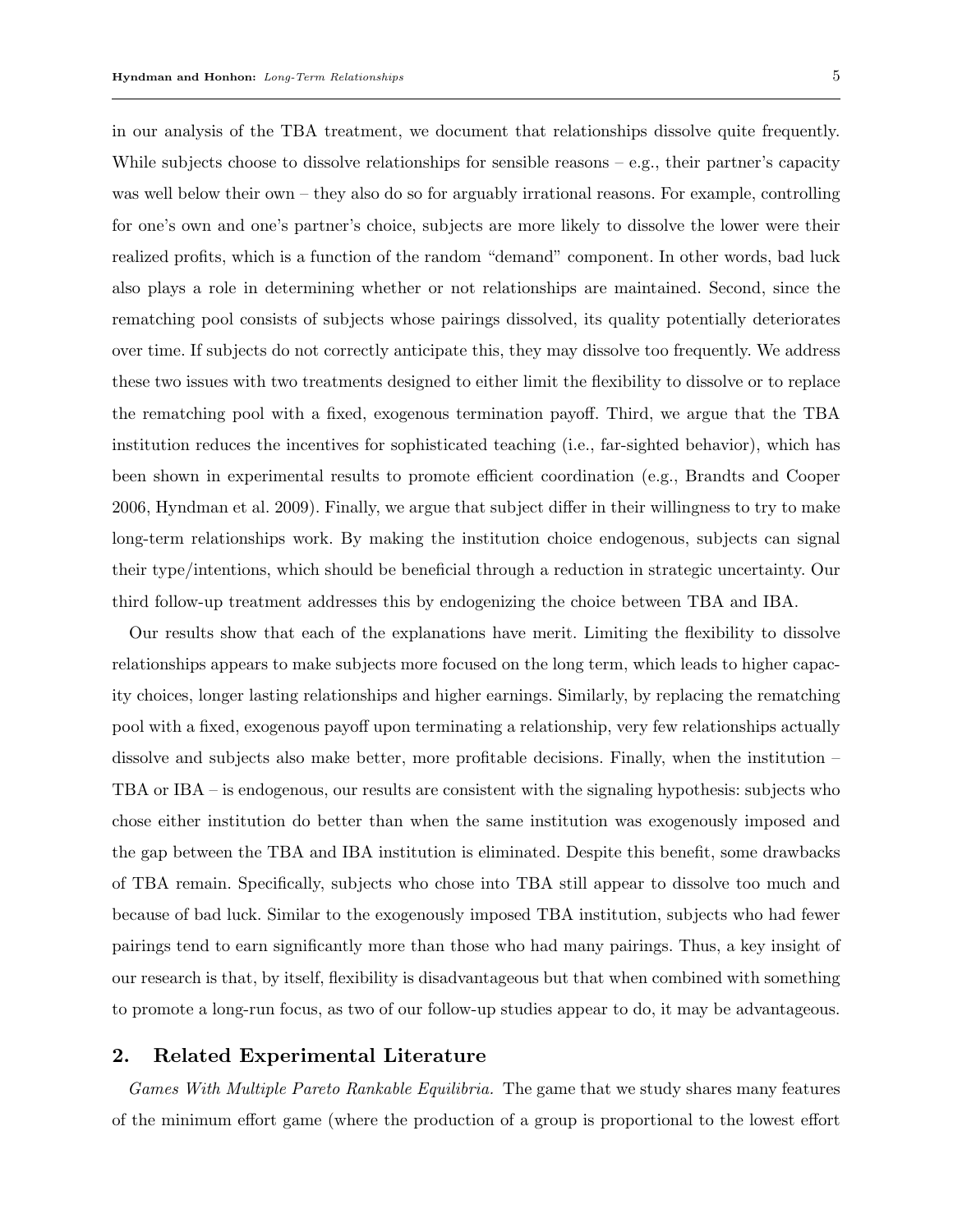among all group members), which is well-studied in experimental economics, starting with van Huyck et al. (1990). Coordination failures are quite common as soon as the group size is three or more (Knez and Camerer 1994, Brandts and Cooper 2006), even under fixed matching. However, for fixed groups of size two, van Huyck et al. (1990) show that nearly all groups eventually converge to the efficient equilibrium, while under random matching, no stable pattern emerges.

In OM, there is a small but growing literature on coordination games. The three most closely related studies are Hyndman et al. (2014), Shokoohyar et al. (2016) and Fan et al. (Forthcoming). Using a similar game, Hyndman et al. (2014) studied how behavior differed when subjects played a series of one-shot games (i.e., random matching) or played a finitely repeated game with the same partner. They showed that, in later rounds, profits were often higher and less variable under one-shot interactions. The apparent cause for this difference was a first-impressions bias, which was present only under fixed matching. This suggests that the flexibility of TBA may be able to reduce this negative path dependence. Indeed, our results find some support for this, but show that flexibility is over-used. In a minimum-effort game, Shokoohyar et al. (2016) show how coordination can be improved by allowing effort to accumulate (and information to flow to all players) over several stages. Fan et al. (Forthcoming) study the minimum effort game with endogenous group selection. Specifically, players can choose to enter a group with an entrance fee or a group with no entrance fee. Subjects choosing to pay the entrance fee generally make more efficient choices. Thus there is some signaling value to choosing to join the exclusive group. This is similar to our result that endogenous institution selection signals one's type/intentions and promotes more efficient coordination.

Endogenous Matching/Termination. The only other papers that we are aware of in OM that studies endogenous matching are the aforementioned Fan et al. (Forthcoming) and Beer et al. (2017) who study a two-period contracting problem in a market with two suppliers and two buyers. They study the role that supplier awards have on promoting quality. In experimental economics, Riedl et al. (2016) also study minimum effort games in which players can choose with whom to interact. Their results suggest that the ability to endogenously choose one's group (and group size) is efficiency enhancing. This partially contrasts with our results which suggest that the over-use of the flexibility to dissolve a relationship is clearly disadvantageous.

There is also a literature in experimental economics which studies endogenous matching in social dilemmas such as public goods games or prisoner's dilemma-like games. In a public goods game, Page et al. (2005) show that periodically allowing subjects to choose with whom they interact leads to higher contributions through a process of assortative matching by contribution level. Other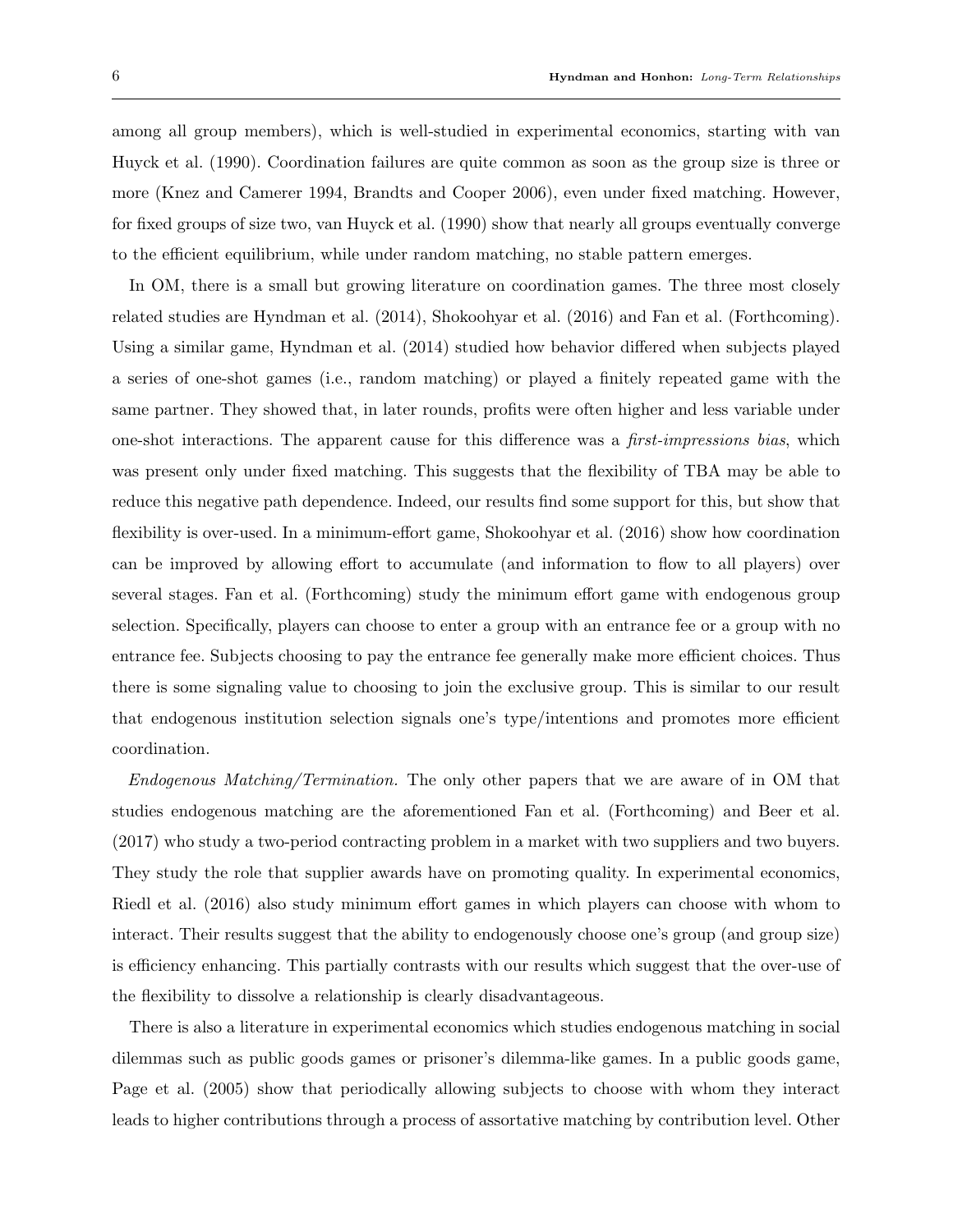examples include Bernard et al. (2014) who study gift exchange games and D'Evelyn (2013) who considers a stylized marriage/dating market. Bolton et al. (2008) examine buyer-seller relationships and, in some treatments, allow buyers to either maintain a long-term relationship with the same seller or to interact with a new seller. They show that the benefit of long term relationships disappears in a competitive market where buyers and sellers can build reputations.

Wilson and Wu (2017) study cooperation when partnerships – in a prisoner's dilemma-type setting – can be dissolved. They impose exogenous termination payoffs in the event that a partnership is dissolved and find that symmetric termination payoffs increase cooperation, while asymmetric termination payoffs lead to inefficient outcomes. Finally, Honhon and Hyndman (2016) study the role of the flexibility to dissolve relationships in the repeated prisoners' dilemma, where the possibility for opportunistic behavior emerges. Like our results, they show that flexibility by itself is clearly disadvantageous, but flexibility combined something to promote a long-term orientation – in their case, a reputation mechanism – can lead to higher earnings that even the IBA institution.

# 3. Experimental Design 3.1. The Stage Game

In all of our experiments, we use a two-player newsvendor game as our stage game. In this game, subjects are matched in groups of two and they each simultaneously decide on a *capacity* level before observing the realization of a random demand. Sales are equal to the minimum of the two chosen capacities and the realization of demand. The profits of each player are increasing in sales but, holding sales constant, decreasing in their own chosen capacity. Formally, let  $k_i$  denote the capacity chosen by player *i*. The profits  $\pi_i$  of player *i* are given by:

$$
\pi_i(k_1, k_2, D) = 5 \min\{k_1, k_2, D\} - 2k_i \text{ for } i = 1, 2
$$
\n(1)

where  $D$  is the realized demand, which is a random draw from the discrete uniform distribution over  $\{1, 2, \ldots, 100\}$ . In this expression 5 can be interpreted as the selling price and 2 is the cost for one unit of capacity. Subjects know the demand distribution but do not observe the actual realization until capacity decisions,  $k_i \in \{1, \ldots, 100\}$ , have been made.

This game is captures operationally relevant features of a number of settings. It is similar to the "assembler-as-leader" model of Wang and Gerchak (2003) as well as Bernstein and DeCroix (2004). The game shares many features of Shokoohyar et al. (2016) and Fan et al. (Forthcoming), and is also similar to the model of Kwon et al. (2010), who study project management. The common thread between our game and these papers is the presence of multiple, Pareto rankable equilibria.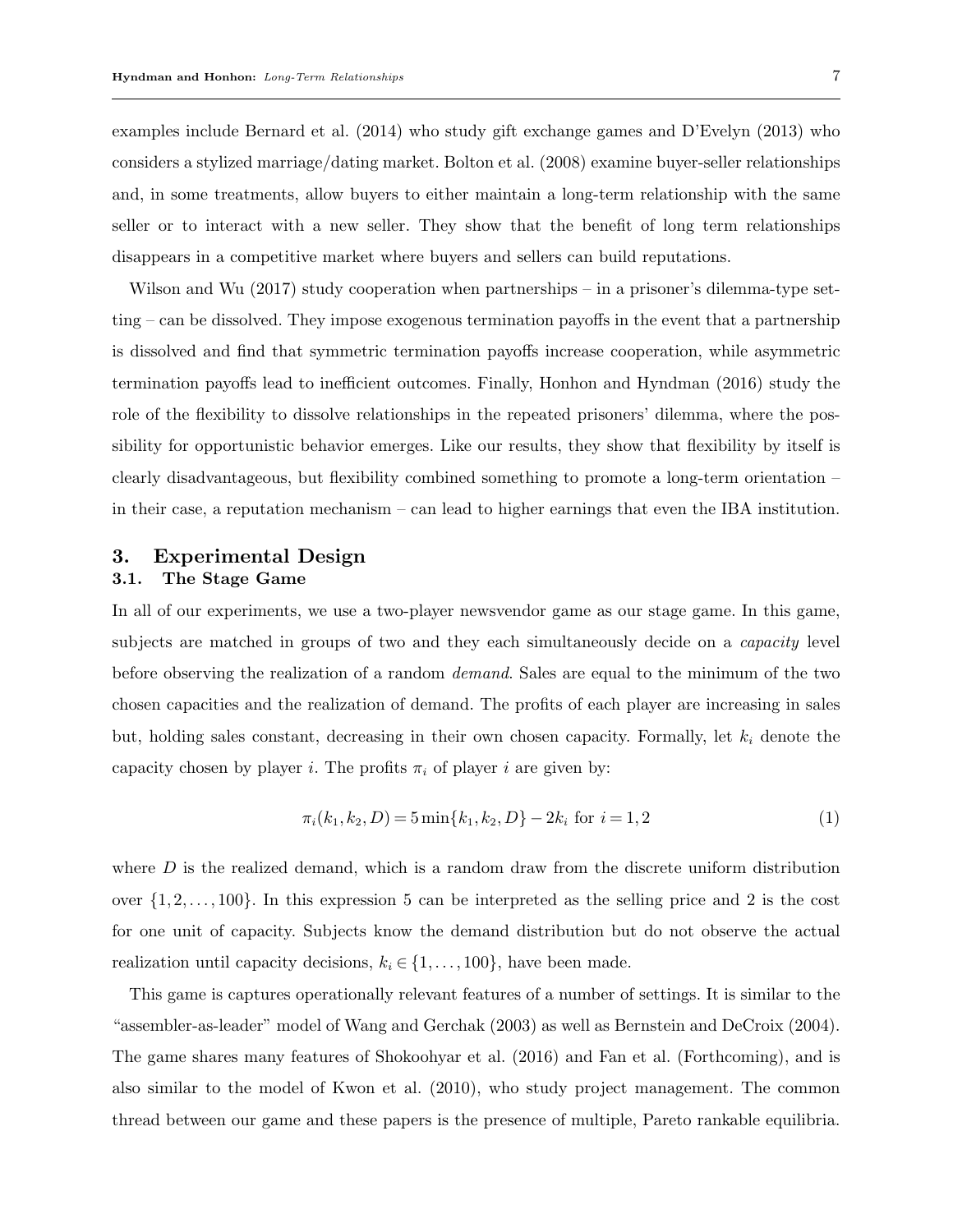To characterize the set of Nash equilibria, we study player 1's optimal capacity choice given a capacity choice of  $k_2$  for player 2. Player 1's expected profit is equal to:

$$
\mathbb{E}_{D}[\pi_1(k_1, k_2, D)] = \begin{cases}\n\frac{1}{100} 5 \left( \sum_{D=1}^{k_1} D + \sum_{D=k_1+1}^{100} k_1 \right) - 2k_1 & \text{if } k_1 \le k_2 \\
\frac{1}{100} 5 \left( \sum_{D=1}^{k_2} D + \sum_{D=k_2+1}^{100} k_2 \right) - 2k_1 & \text{if } k_1 > k_2\n\end{cases}
$$
\n
$$
= \begin{cases}\n\frac{121k_1 - k_1^2}{40} & \text{if } k_1 \le k_2 \\
\frac{201k_2 - k_2^2}{40} - 2k_1 & \text{if } k_1 > k_2\n\end{cases}
$$
\n(2)

The first part of the expression (for  $k_1 \leq k_2$ ) is maximized at  $k_1 \in \{60, 61\}$  and the second part (for  $k_1 > k_2$ ) is decreasing in  $k_1$ . Therefore, given a capacity of  $k_2$  for player 2, player 1 should pick  $k_1 \in \{60, 61\}$  if  $k_2 \ge 61$  and  $k_2$  otherwise. Thus, we have the following result:

**Result 1** There are 61 pure strategy Nash equilibria:  $(k, k)$  with  $k \in \{1, 2, ..., 60, 61\}$ . Moreover, the equilibria are Pareto rankable:  $\mathbb{E}_D[\pi_i(k, k, D)] < \mathbb{E}_D[\pi_i(k+1, k+1, D)]$  for  $i = 1, 2$  and  $k = 1, ..., 59$ , and  $\mathbb{E}_D[\pi_i(60, 60, D)] = \mathbb{E}_D[\pi_i(61, 61, D)].$ 

In every equilibrium, both players choose the same capacity, k, and higher capacity choices lead to higher expected payoffs up to  $k \in \{60, 61\}$ . These latter two equilibria are the *Pareto efficient* equilibria, and each player has an expected profit of 91.5. Further, the variance of equilibrium payoffs, equal to  $\mathbb{V}_D[\pi_i(k, k, D)] = (k(200 - 603k + 406k^2 - 3k^3))/4800$ , is incrasing in  $k$  for  $k \in \{1, ..., 61\}$ . In other words, higher capacities lead to higher expected payoffs (up to 61) but also higher risk. This suggests that subjects who are more risk averse may choose lower capacities.

In what follows, we refer to the absolute difference between the two players' chosen capacities, i.e.,  $|k_1 - k_2|$ , as the degree of *misalignment* between the two players. We also say that two players are closer to a *coordination failure* the lower is the smallest chosen capacity; i.e.,  $\min\{k_1, k_2\}$ .

# 3.2. The Treatments

In all treatments, the subjects' interactions were divided into 8 cycles, with each cycle consisting of an a-priori unknown number of periods. The length of each cycle was determined by simulating the roll of a fair 10-sided die. The cycle would end if a 10 was rolled, otherwise it would continue for at least one more period. This is the standard method, first introduced by Roth and Murnighan (1978), used to mimic infinitely repeated games in a laboratory setting.

In each period, subjects played the stage game in groups of two, referred to as a pairing. We refer to a subject's partner in a group as his or her match. At the beginning of each period, subjects made their capacity decisions simultaneously. Subsequently, they were shown the following values on a feedback screen: (i) the realization of demand, (ii) their own capacity choice, (iii) the capacity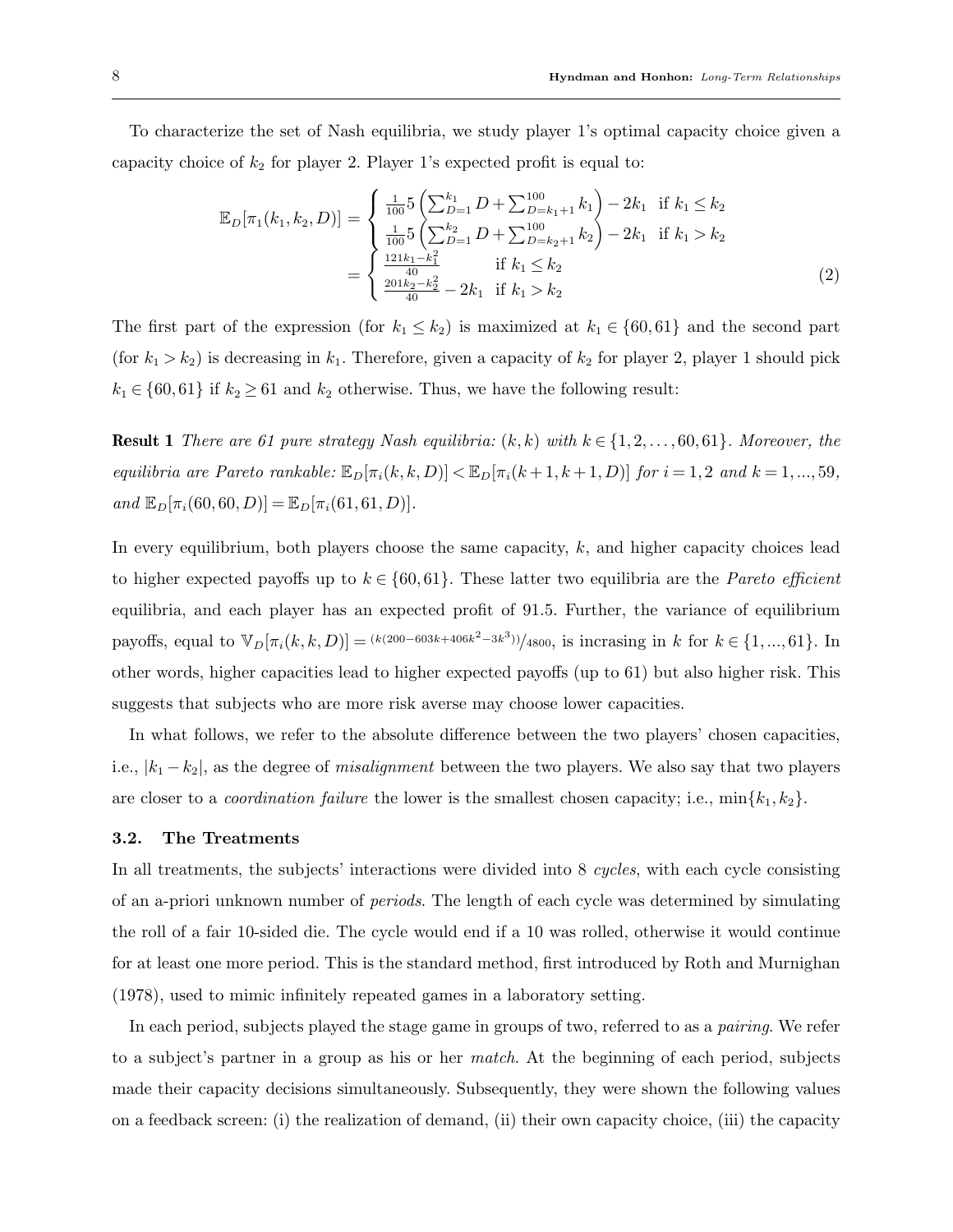choice of their match and (iv) their own payoff for that period. Furthermore, in each period, subjects could see a history table with information on chosen capacities, demand realizations and profits for every previous period of the current pairing.

The experiments differed based on the institution that was in force governing the relationship of each pair. We have two main treatments and three additional follow-up/robustness treatments.

Treatment 1: Indefinitely Binding Agreements (IBA). In this treatment, subjects played the stage game with the same match for the entire duration of each cycle. Pairings were formed randomly at the start of each new cycle.

Treatment 2: Temporarily Binding Agreements (TBA). In this treatment, after receiving feedback at the end of a period, subjects were asked whether they wanted to remain matched to the same subject for the next period or be rematched to another subject. It was enough for one player in the group to request to be rematched to trigger a break-up of the pairing. Assuming the cycle continued for another period, at the beginning of the next period, all subjects whose pairings broke up were randomly rematched from within this subset of subjects. In this case, subjects were explicitly informed that they had been rematched at either their or their previous match's request.

In order to better understand the reason for the differences we observe between the IBA and TBA treatments, we consider three more treatments.

Treatment 3: Exogenous Termination Payoff (TBA-FP). In this treatment, at the end of each period in which they are active, subjects could choose to maintain the pairing or to terminate it. Unlike the TBA treatment, terminating the pairing placed subjects in an inactive state and gave them a fixed payoff of 50ECU per period until the end of the cycle. In comparison, playing one of the Pareto-efficient Nash equilibria of the game (Result 1) generates an expected profit of 91.5ECU and the worst equilibrium generates an expected profit of 3. As we will show, 50 is also approximately midway between the average per period earnings of the subjects who dissolved frequently and those who dissolved infrequently in the TBA treatment.

Treatment 4: Disallowed Rematching Requests (TBA-D). In this treatment, each time a new pairing is formed, there was a 10% chance that the subjects in the pairing would be forced to remain paired until the end of the cycle. Subjects were made aware of this possibility in the experiment instructions but did not know whether they would be able to dissolve a particular pairing or not until they would request to dissolve the pairing. In those instances, the subject who requested a dissolution would be informed that the rematching request was disallowed and, consequently, that he/she would remain paired with the same subject until the end of the cycle. Note that the subject's match was not informed that a request for rematching was made and denied.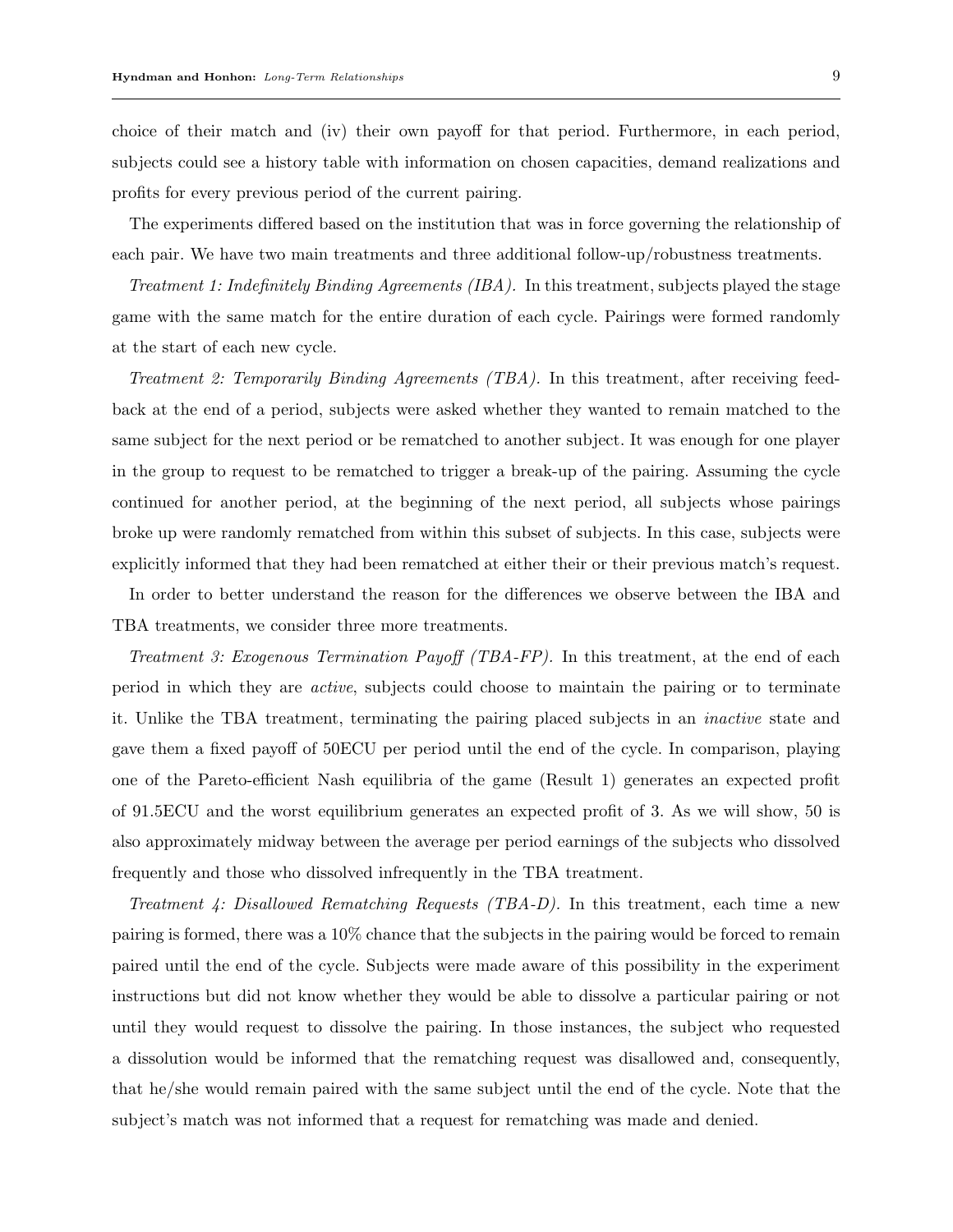Treatment 5: Institution Choice  $(IC)$ . In this treatment, at the beginning of each cycle, subjects chose which institution they would like to govern their interaction for the current cycle: either IBA and TBA. When an even number of subjects chose each institution, then initial pairings would be formed by randomly matching subjects from within their chosen institution. Once the institutions were determined and initial pairings were formed, everything proceeded according to the rules of their respective institution, as described in treatments 1 and 2. If an odd number of subjects chose each institution, then one subject who chose TBA was randomly assigned to the IBA institution. This subject and his/her match would be informed that one of them had requested TBA but was actually placed in the IBA institution.<sup>1</sup>

## 3.3. Details of the Experiment

For each treatment, we conducted four independent sessions at the experimental laboratory of a public U.S. university. To facilitate the data analysis, we used the same realization of random numbers across treatments for the two sources of randomness in our experiment: the length of each cycle and the demand realizations. For the cycle length, we pre-drew random numbers to determine the length of the eight cycles and created four random permutations, one for each session. Therefore, in all sessions, subjects experienced the same eight values of cycle length, although possibly in a different order. For the demand realizations we also pre-drew four random sequences – one for each session – that subjects would see in each period. Therefore, in each session  $\#i \in \{1,2,3,4\},\$ subjects in each of the five treatments experienced the same sequence of cycle lengths, in the same order and with the same demand realizations.

After reading the instructions, but before starting the experiment, subjects had three minutes to get familiar with the stage game: they could enter hypothetical values for their and their match's decisions and see a graph with the payoff consequences for each possible value of demand.<sup>2</sup>

At the end of the eight cycles, subjects completed both an incentivized and non-incentivized risk elicitation task as well as a final survey, which contained: (i) demographic questions, (ii) questions specific to the experiment (such as questions about the strategy they followed), (iii) the Cognitive Reflection Test (CRT) (Frederick 2005) and (iv) a 10-item set of questions to measure each subject's "Need For Cognition" (NFC) (Cacioppo and Petty 1982, Cacioppo et al. 1984). A typical session

<sup>&</sup>lt;sup>1</sup> Had we, instead, picked a subject who stated a preference for IBA and placed her in the TBA institution, then she could potentially interact with all other subjects who chose TBA. If a player changes her behavior when not placed into her chosen institution, then this could create a contagion over all players in TBA, which we wanted to avoid. In 5.92% of initial pairings was there a subject who chose the TBA institution but was placed in the IBA institution.

<sup>&</sup>lt;sup>2</sup> Subjects who tested capacity choice combinations for themselves and their match with higher expected payoffs had significantly higher earnings over the experiment. Such subjects also tended to test more hypothetical values, which could suggest that they were more highly motivated or more "curious" to explore the payoff structure.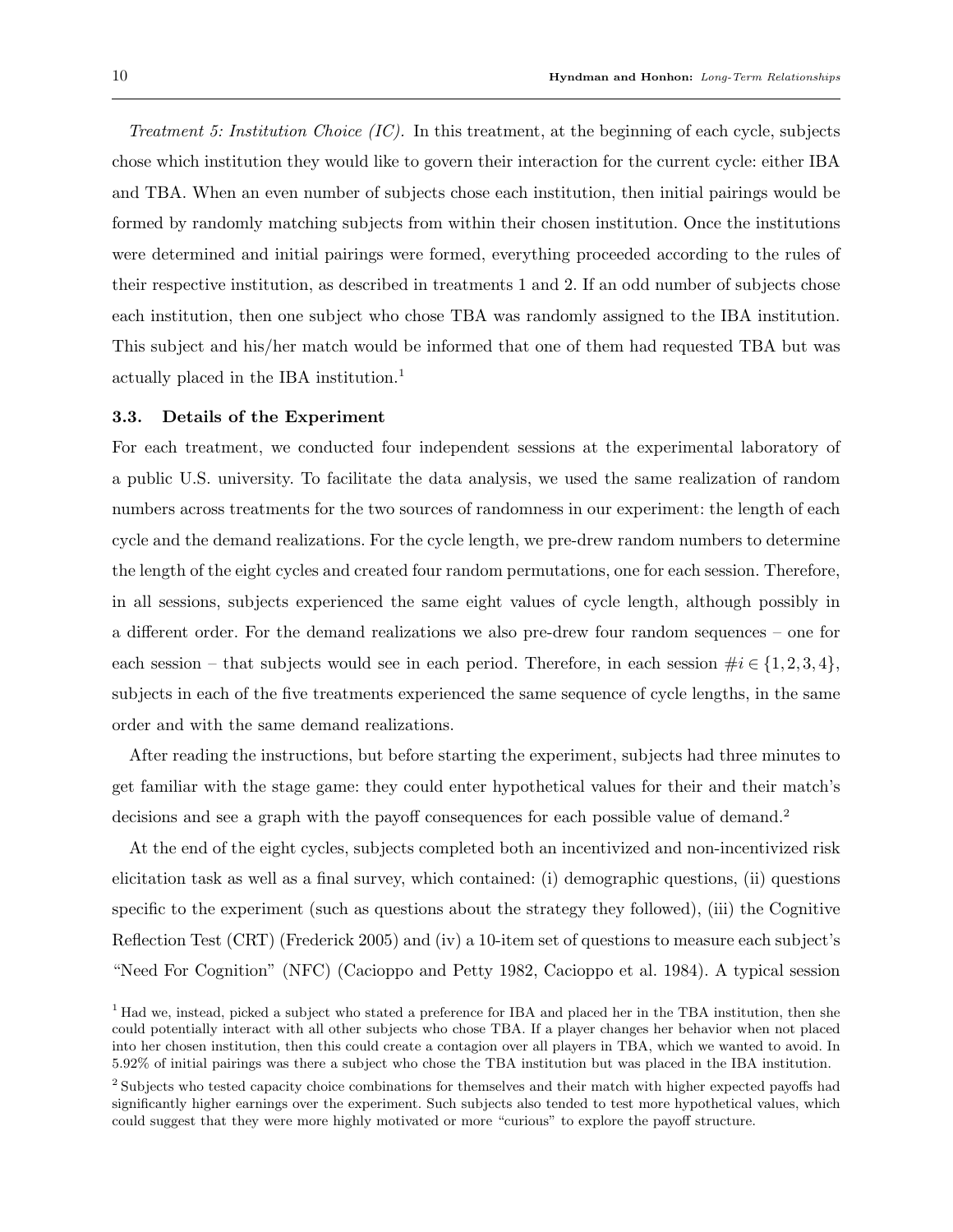|    |                                  |    | Number of Subjects |       |        |     |                |       | Average Earnings (USD) |        |       |
|----|----------------------------------|----|--------------------|-------|--------|-----|----------------|-------|------------------------|--------|-------|
|    | Cycle Lengths                    |    | IBA TBA            | TBA-D | TBA-FP | IС  | IBA -          |       | TBA TBA-D              | TBA-FP | ТC    |
| S1 | (3,5,4,6,12,7,26,16)             | 10 | 20                 | 22    | 22     |     | 20 21.34 16.18 |       | $17.27^{\dagger}$      | 23.54  | 17.72 |
| S2 | (5, 16, 6, 7, 3, 4, 26, 12)      | 10 | 20                 | 20    | 20     |     | 16 14.76 14.03 |       | 21.92                  | 20.40  | 17.72 |
|    | S3 $(4, 26, 16, 12, 6, 3, 5, 7)$ | 10 | 18                 | 20    | 20     |     | 18 17.61       | 17.03 | 22.00                  | 20.56  | 21.86 |
|    | $S4\quad4,3,26,7,6,12,5,16)$     | 12 | 20                 | 22    | 14     |     | 20 22.78 18.50 |       | 19.44                  | 22.63  | 19.86 |
|    | Overall                          | 42 | 78                 | 82    | 76     | 76- | 19.30          | 16.42 | 20.09                  | 21.76  | 19.32 |

#### Table 1 Information About Sessions

Note: The average earnings include both earnings from the main part of the experiment as well as from the incentivized risk elicitation task that took place after the completion of the main experiment.

† In this session, due to a malfunction, we could only complete 55 of 79 periods.

lasted approximately 90 minutes.<sup>3</sup> For each of our measures (NFC, CRT, and two measure of risk preferences), we conducted the Kruskall-Wallis test for differences across treatments. There is weak evidence that the incentivized risk measure differs across treatments  $(p = 0.073)$ ; the other three measures all have  $p > 0.10$ , suggesting that our treatment randomization was successful.<sup>4</sup> Table 1 summarizes the details of the experiment.

## 3.4. Remarks on the Experimental Design

The rematching process of subjects in the TBA and TBA-D treatments was done randomly at the end of each period from the set of participants whose pairing broke up. If more than one pairing broke up, our software made sure that subjects were not matched with the same participant in the next period. However, in the event that only one pairing broke up, the same two subjects were matched again in the next period. In this case, subjects were not informed that their match was the same person as in the previous period and could not possibly infer that this was the case. In order to limit this forced rematching, the TBA sessions had about twice as many subjects per session as the IBA sessions, thereby reducing the likelihood that only one pairing would dissolve in a period. Indeed, in the TBA treatment, this forced re-matching only occurred in 0.58% of the cases in which subjects needed to be rematched.

Since our stage game has multiple Pareto-rankable equilibria, it is not clear what role indefinite repetition plays. For example, unlike a prisoner's dilemma game or a principal-agent setting (e.g., Davis and Hyndman 2017), there are no equilibria of the indefinitely repeated game that dominate

<sup>3</sup> Due to time constraints, we were unable to complete the final survey in three TBA sessions and one TBA-FP session.

<sup>&</sup>lt;sup>4</sup> The difference in risk preferences is mainly driven the TBA treatment where subjects are significantly more risk averse than subjects in the IC treatment. We are not concerned with this because (i) when doing so many pairwise tests, it is likely that some comparisons will be significant by chance and (ii) the risk elicitation was done after the main experiment. Since subjects performed worst in the TBA treatment, it may have induced more risk averse behavior in the incentivized elicitation. This interpretation is further supported by the fact that there are no differences in the non-incentivized risk elicitation, which asked of "general willingness to take risks" and where we would expect less contamination from the main experiment because it is more general and has no monetary consequences.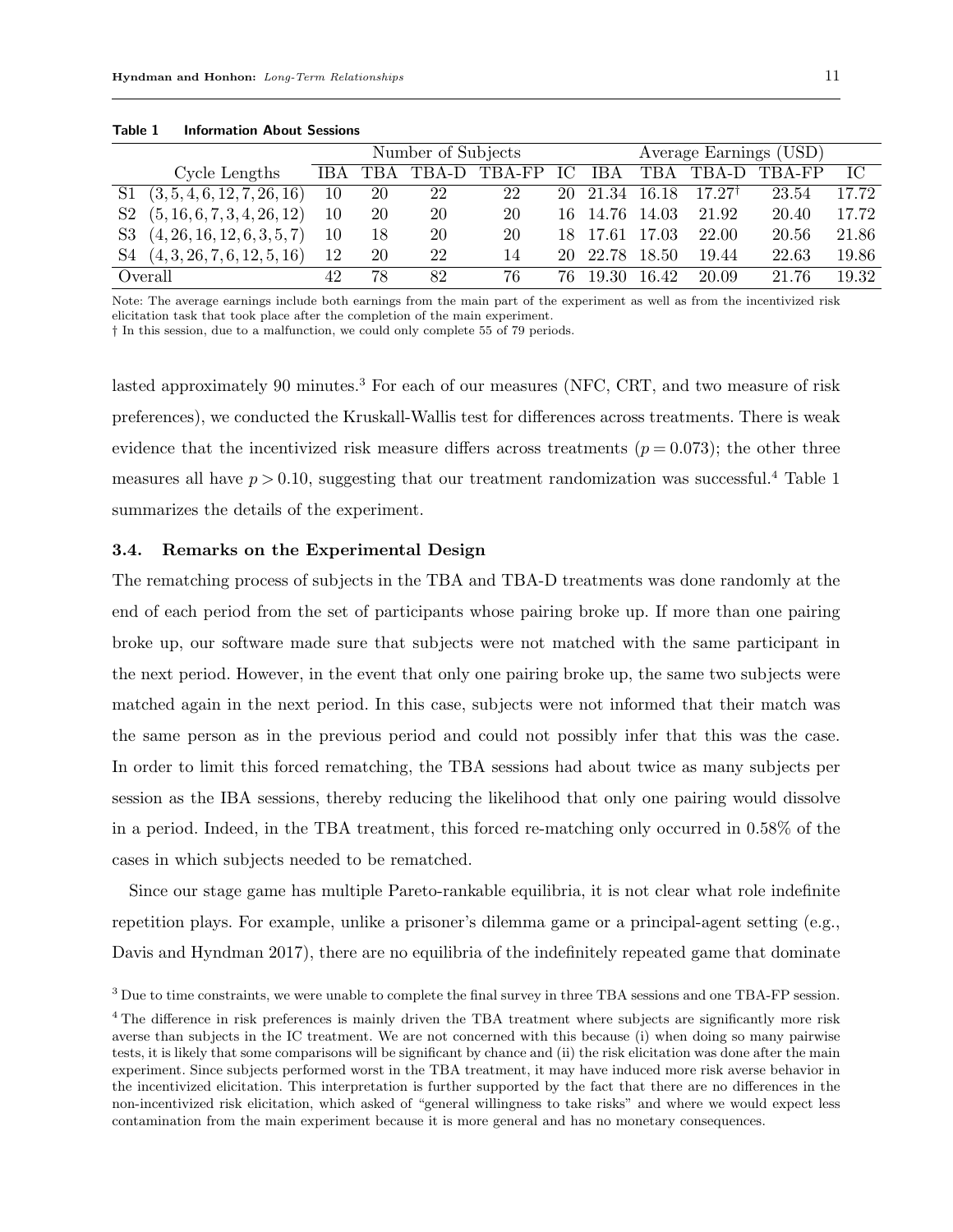the Pareto-efficient stage game Nash equilibrium. Despite this fact, we chose to run the experiment as a series of indefinitely repeated games because we wanted to create a stationary environment in which to study the decision to dissolve relationships in the TBA treatment. With a fixed, finite number of periods, it is likely that the decision to dissolve would be influenced by the number of periods remaining which is something we wanted to avoid. It also facilitates a study of far-sighted teaching behavior, as we will demonstrate later. In our setting, with a continuation probability of 90%, the end of each cycle is indefinite and in particular, subjects should always expect the cycle to continue for 10 additional periods. Hence, a subject contemplating teaching can expect 10 additional periods in which to potentially enjoy the fruits of successful teaching. In contrast, under a fixed, finite number of periods, the incentives to teach would be non-stationary.

# 4. Results: Temporarily and Indefinitely Binding Agreements

In this section we study and compare behavior in our first two treatments wherein the institution is exogenously imposed on the subjects: TBA and IBA. Our main goal is to determine which institution leads to more efficient outcomes and to gain insights, in the case of TBA, about the events that trigger the dissolution of a pairing.

## 4.1. Performance Analysis and Determinants of Capacity Choice

In Table 2 we provide some summary statistics on average capacity choices, misalignment in a pairing (defined as the absolute difference of the capacity choices, i.e.,  $|k_1 - k_2|$ ) and profits for each of the two treatments. For the TBA treatment, we break down these statistics between those subjects who had 1, 2, 3 or 4+ pairings during each cycle.

|                            | Average  | $p$ -value | Average      | $p$ -value | Average | $p$ -value |
|----------------------------|----------|------------|--------------|------------|---------|------------|
|                            | Capacity | (vs IBA)   | Misalignment | (vs IBA)   | Profit  | (vs IBA)   |
| <b>IBA</b>                 | 37.05    |            | 9.39         |            | 56.48   |            |
| TBA pooled                 | 33.72    | 0.019      | 9.59         | 0.841      | 51.38   | 0.001      |
| TBA 1 pairing $(28.8\%)$   | 42.21    | 0.448      | 5.18         | 0.000      | 72.09   | 0.000      |
| TBA 2 pairings $(13.5\%)$  | 36.73    | 0.073      | 7.84         | 0.328      | 60.20   | 0.780      |
| TBA 3 pairings $(17.3\%)$  | 35.73    | 0.818      | 12.47        | 0.030      | 44.10   | 0.000      |
| TBA 4+ pairings $(40.4\%)$ | 28.77    | 0.000      | 11.50        | 0.023      | 41.08   | 0.000      |

Table 2 Summary Statistics (Average Capacity, Misalignment and Profits)

Note: p−values are generated from random-effects regressions (with standard errors corrected for clustering at the treatmentsession level), where we include indicator variables as the relevant explanatory variables. In all cases, we also include indicator variables for the different sessions. The percentages in parentheses indicate the frequency of observations across all subject-cycle combinations.

Consider first the comparison between IBA and the pooled average for TBA. Subjects in the TBA treatment are approximately as well-aligned as their IBA counterparts but choose significantly lower capacities. Because of this, subjects in the IBA treatment earn significantly more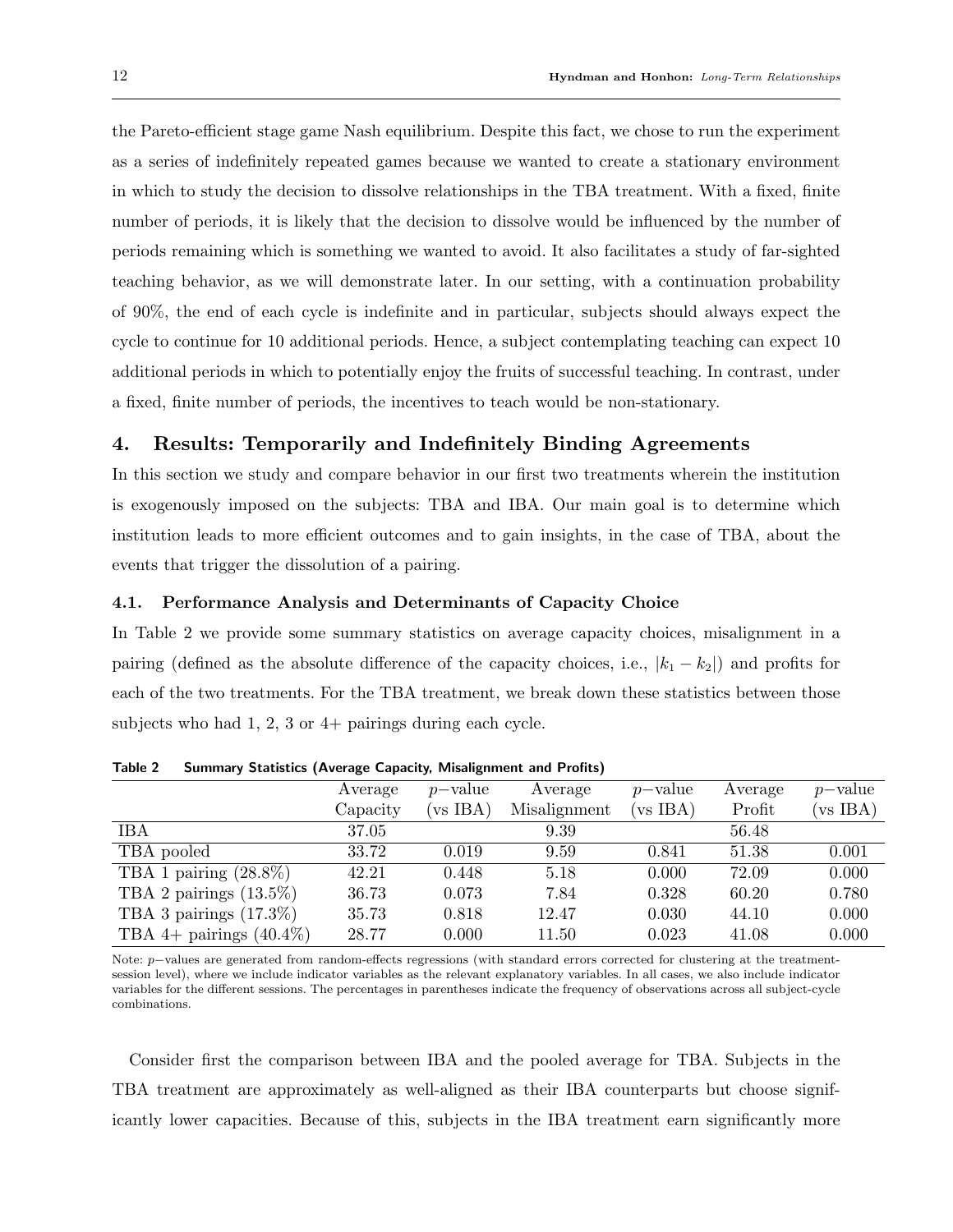– approximately  $10\%$  more – than subjects in the TBA treatment. Thus, overall, the flexibility to dissolve relationships appears to be disadvantageous. However, this aggregate-level comparison masks interesting differences which emerge once we differentiate based on the number of pairings experienced by a subject during a cycle. Subjects in the TBA treatment whose initial pairings never dissolved during the cycle were significantly better aligned and earned significantly higher profits – approximately 33% more – than subjects in the IBA treatment. Subjects in the TBA treatment who had two pairings during the cycle (i.e., their initial pairing dissolved, but the subsequently formed pairing lasted for the remainder of the cycle) are also better aligned and earn more profits than subjects in the IBA treatment, but the difference is not significant. However, subjects in TBA who had 3 or 4+ pairings during the cycle chose lower capacities, suffered from greater misalignment and earned significantly less than subjects in the IBA treatment. This is our first piece of evidence that performance in TBA appears to be strongly related to the frequency with which subjects exercise their option to dissolve relationships.

Table 3 takes a regression approach to better understand the determinants of capacity choices and profits. Consider first columns (1) and (2), which focus on capacity. There are four results to highlight. First, across cycles, capacities appear to decline in TBA, but are relatively stable in IBA. Second, within a cycle, the coefficient on Cycle Period is significantly negative for both TBA and IBA. This indicates negative reinforcement of capacities (i.e., a decreasing trend) across periods. However, and this is our third result, longer-lived pairings in TBA choose higher capacities, as evidenced by the fact that the sum of the coefficients on TBA  $\times$  Pairing Duration and Cycle Period are significantly positive  $(p = 0.012)$ , so much so that the longest-lived pairings are actually choosing significantly *higher* capacities in later periods; that is, they benefit from positive reinforcement. Finally, subjects who are more willing to take risks, choose higher capacities. This is consistent with the fact, reported in Section 3.1, that the variance of payoffs is increasing in capacity choice.

Next we turn to columns (3) and (4) of Table 3 , which focus on profits. First, notice that subjects earn more in later cycles in the experiment – a result that is primarily driven by improvements in alignment. Second, subjects in longer-lasting relationships in TBA earn significantly more. Lastly, we get a mixed result with respect to risk preferences. According to our non-incentivized measure, subjects who are more willing to take risks earn (marginally) significantly more; however, the result is flipped when we consider the incentivized measure. Therefore, while willingness to take risk has an unambiguous effect on capacity choices, its effect on profits is harder to determine.

Tables 2 and 3 show that the number of dissolutions per cycle affects profits. It is also the case that subjects who have fewer, longer-lasting relationships in the first four cycles earn significantly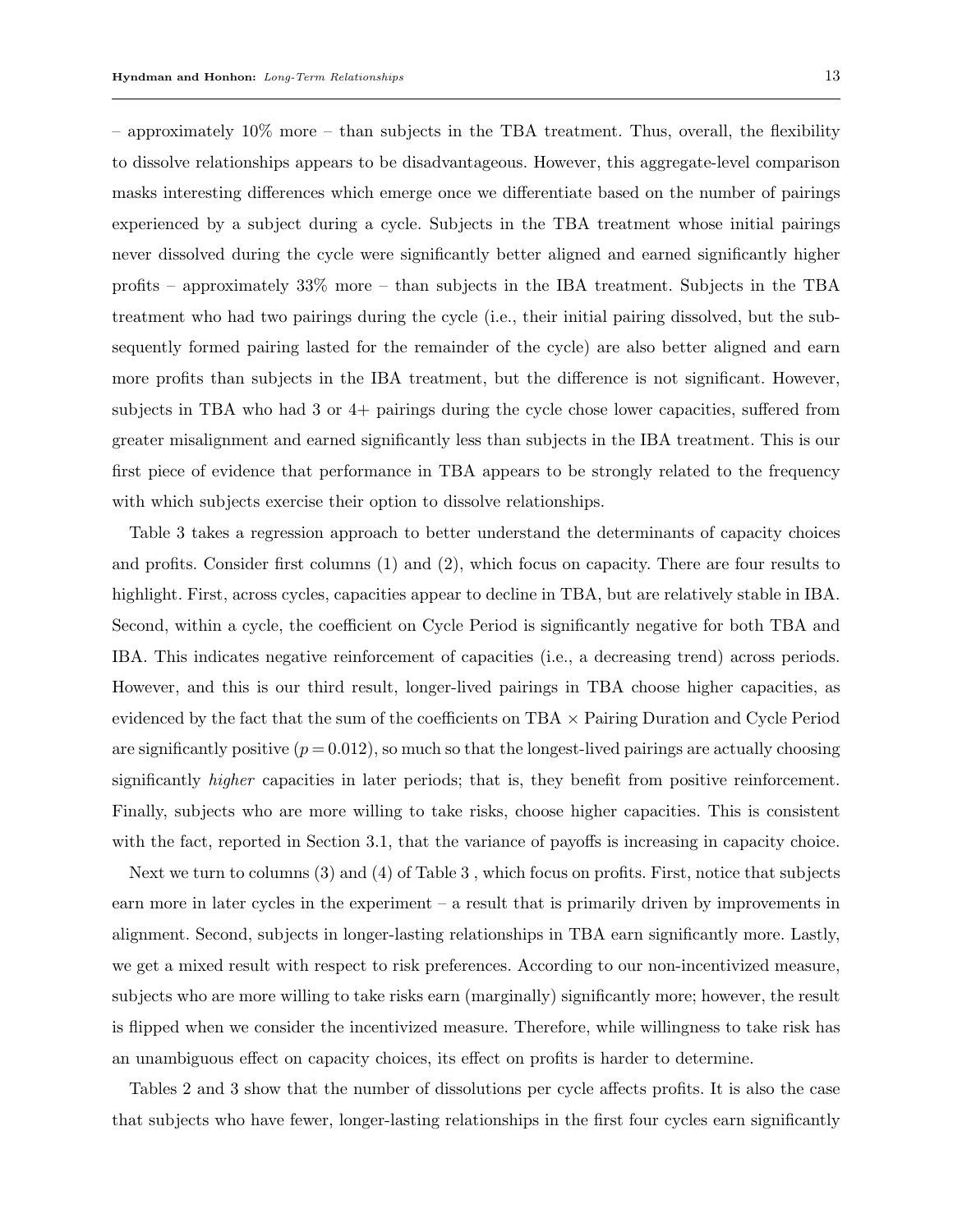|                                        |             | Capacity              | Profits    |                       |  |  |
|----------------------------------------|-------------|-----------------------|------------|-----------------------|--|--|
|                                        |             | (2)                   | 3)         | $\left( 4\right)$     |  |  |
| <b>TBA</b>                             | (3.681)     | (3.351)               | (12.995)   | (12.332)              |  |  |
|                                        | $-2.746$    | $-2.266$              | $-12.756$  | $-12.954$             |  |  |
| $TBA \times Cycle Index$               | (0.135)     | (0.136)               | $1.764**$  | 1.757**               |  |  |
|                                        | $-0.257*$   | $-0.259*$             | (0.845)    | (0.846)               |  |  |
| IBA $\times$ Cycle Index               | (0.289)     | 0.370                 | (1.244)    | $2.271*$              |  |  |
|                                        | 0.371       | (0.288)               | $2.243*$   | (1.248)               |  |  |
| $TBA \times \text{Pairing}$ Duration   | $0.611***$  | (0.135)               | $2.453***$ | $2.458***$            |  |  |
|                                        | (0.136)     | $0.611***$            | (0.391)    | (0.401)               |  |  |
| Cycle Period                           | $-0.328***$ | $-0.328***$           | (0.308)    | 0.078                 |  |  |
|                                        | (0.057)     | (0.057)               | 0.079      | (0.308)               |  |  |
| Willingness to Take Risk (Incent.)     |             | 0.247<br>(0.380)      |            | $-0.512**$<br>(0.255) |  |  |
| Willingness to Take Risk (Non-Incent.) |             | $1.278***$<br>(0.382) |            | 1.377*<br>(0.761)     |  |  |
| Constant                               | $37.926***$ | 27.743***             | 44.963***  | $38.519***$           |  |  |
|                                        | (2.444)     | (2.544)               | (9.402)    | (10.415)              |  |  |
| Observations                           | 9480        | 9480                  | 9480       | 9480                  |  |  |
| $R^2$                                  | 0.082       | 0.114                 | 0.039      | 0.041                 |  |  |

Table 3 Random Effects Regression: Factors Influencing Capacity Choice and Profits

Note 1: ∗∗∗1%, ∗∗5%, <sup>∗</sup>10% significance using standard errors clustered at the treatment-session level.

Note 2: Since we are interested in treatment differences and also the role of risk preferences, both of which are fixed for each subject, we must estimate the model with random-effects.

# Figure 1 Average Earnings Over Last Four Cycles Against Average Duration of Longest Pairing in a Cycle Across First Four Cycles (TBA Treatment)



higher profits over the last four cycles. This can be seen in Figure 1, which shows a scatter plot of subjects' average per-period profit over the last four cycles against the average duration (as a fraction of cycle length) of their longest pairing in each of the first four cycles (remember each subject saw 8 cycles in total). The figure also shows the best linear regression fit which clearly shows a positive relationship  $(p = 0.016)$ .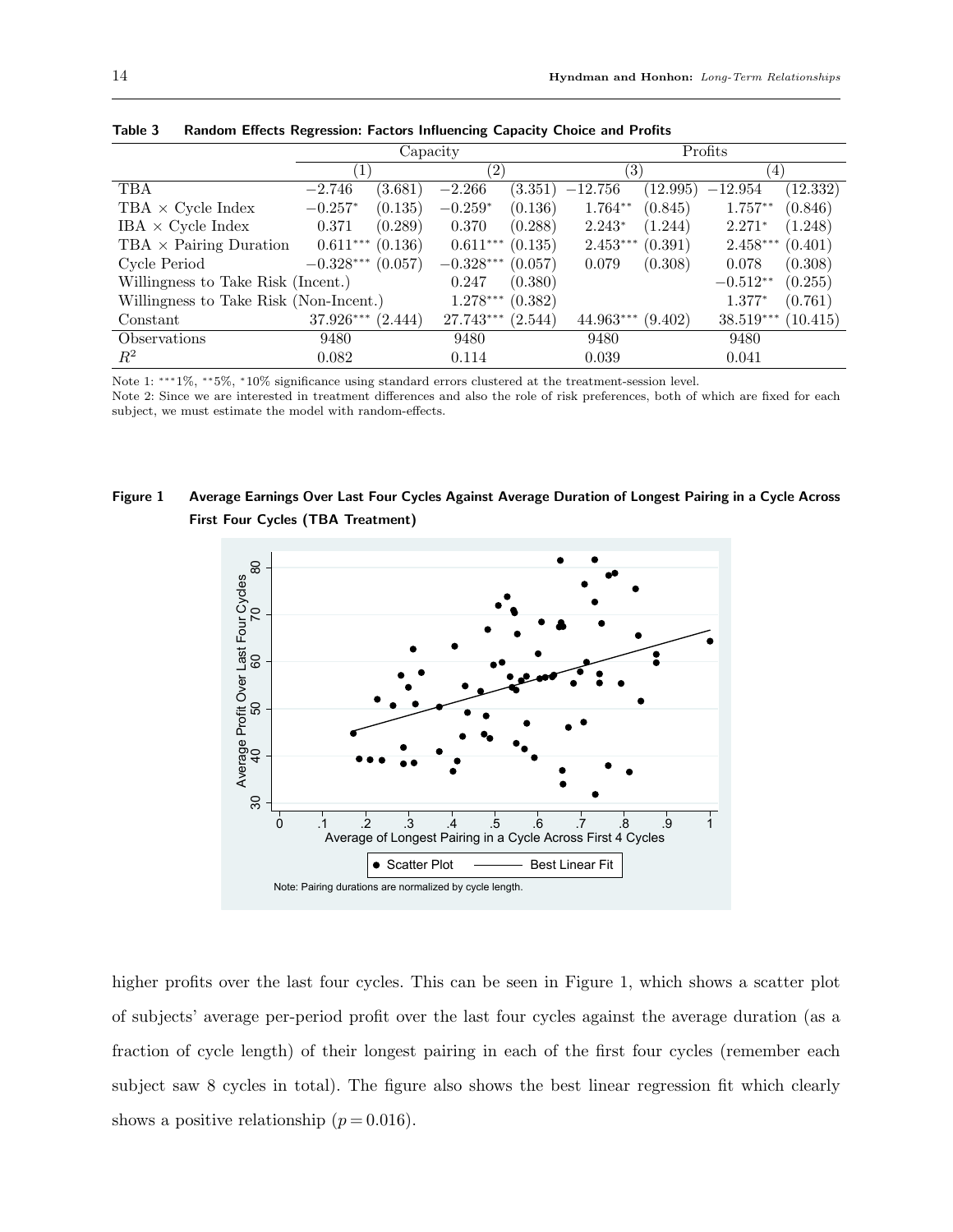#### 4.2. Evolution of Capacity Choices

As we have mentioned, outcomes in coordination games are often highly history-dependent. In Table 4, we report the average capacity choice, misalignment and profits over the first period and last period of each cycle. For the TBA treatment, we differentiate between whether the initial pairing was maintained over the entire cycle ("1 pairing") or not ("2+ pairings"). Since all treatments consisted of four sessions and all sessions had the same number of cycles (8) with identical lengths (though in different orders), we can compare behavior between the first and last period of a cycle without worrying about differences in cycles and cycle lengths between the treatments.

Table 4 Comparing the First and Last Periods of Cycles

|                     | Average Capacity |         | Average Misalignment                               |       |       | Average Profits |       |       |       |
|---------------------|------------------|---------|----------------------------------------------------|-------|-------|-----------------|-------|-------|-------|
|                     | First            |         | Last p-value First Last p-value First Last p-value |       |       |                 |       |       |       |
| <b>IBA</b>          | 41.01            | - 36.47 | 0.000                                              | 16.27 | 9.08  | 0.000           | 46.21 | 60.66 | 0.231 |
| TBA (pooled)        | 36.04 34.07      |         | 0.205                                              | 15.00 | 8.73  | 0.000           | 44.73 | 56.32 | 0.237 |
| TBA (1 pairing)     | 39.55            | 44.04   | 0.043                                              | 9.68  | 5.14  | 0.000           | 59.79 | 84.39 | 0.080 |
| TBA $(2+$ pairings) | 34.73 30.33      |         | 0.000                                              | 17.01 | 10.08 | 0.000           | 39.09 | 45.81 | 0.477 |

Note: p−values are generated from random-effects regressions (with standard errors corrected for clustering at the session level), where we include indicator variables as the relevant explanatory variables. In all cases, we also include indicator variables for the different sessions.

All groups of subjects are substantially and significantly better-aligned in the last period of a cycle than in the first period  $(p < 0.01)$ . However, a different story emerges when we look at how capacities changed. In IBA, the average capacity declined by 4.54 points over the course of a cycle, and this difference is statistically significant  $(p < 0.001)$ . In contrast, in TBA, the overall average capacity declined by only 1.97, and this is not significant  $(p = 0.205)$ . However, as before, this masks differences between the two subgroups in TBA: those subjects with 2+ pairings, saw capacities decline by a statistically significant 4.40 ( $p < 0.001$ ), while those with only 1 pairing, saw their capacities increase by a statistically significant 4.49 ( $p = 0.043$ ). Thus pairings which do not dissolve in TBA not only started off well, but also ended the cycle well. We also obtained similar results with a series of linear regressions of capacity on Cycle Period for each (Subject, Cycle) combination. Although we omit the results in the interest of space, we note that the estimated coefficient on Cycle Period was positive 63.2% of the time in TBA, while it was negative 52.7% of the time in IBA. Moreover, subjects with only one pairing in TBA experienced positive reinforcement, while those who experienced two or more pairings experienced negative reinforcement.

Taken to the extreme, the negative reinforcement, which seem to happen more frequently in IBA, can lead to a near complete coordination failure. Figure 2 depicts two such examples where players'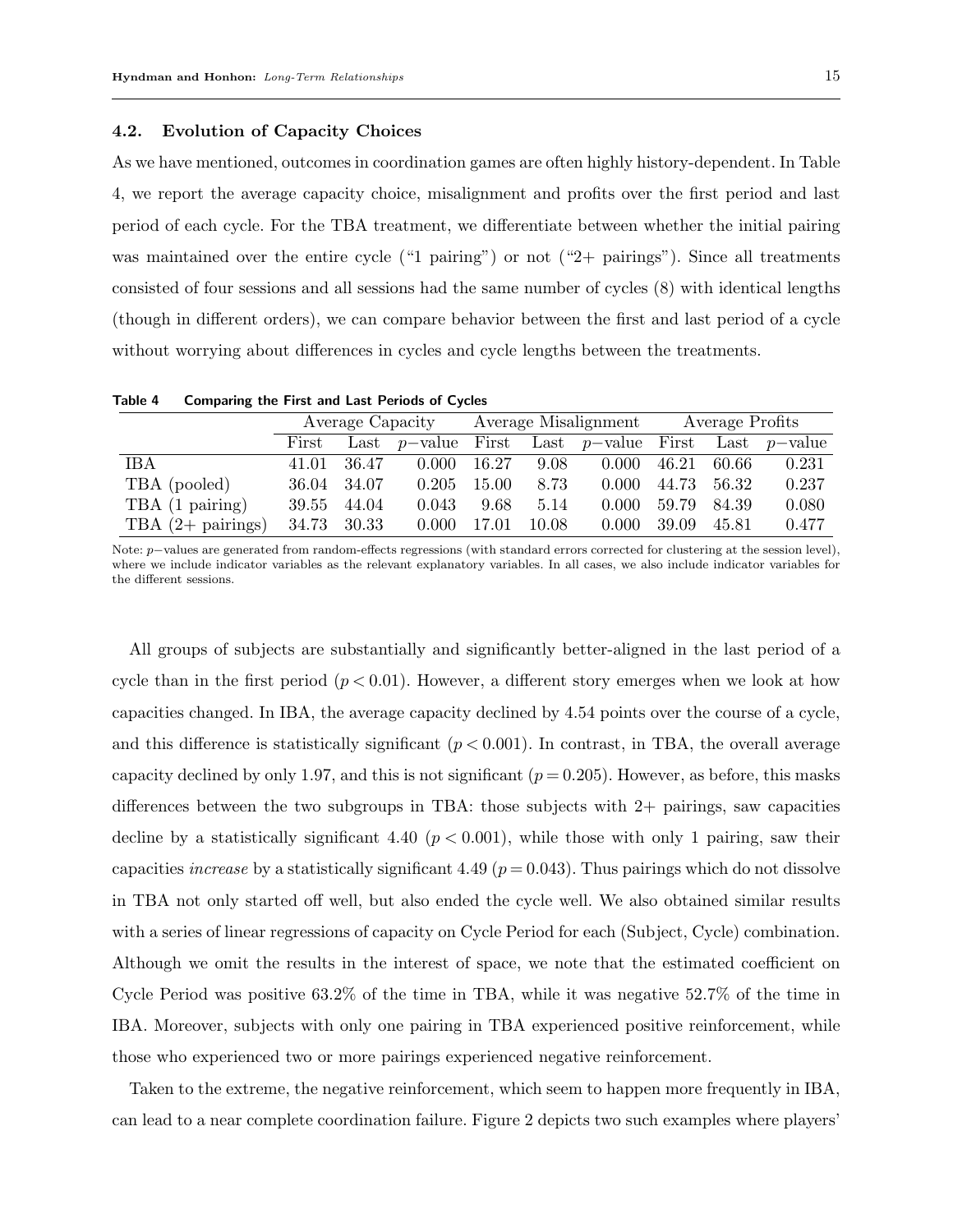capacities become "stuck" at very low levels for several periods. While this extreme coordination failure was rare in IBA<sup>5</sup>, it did not occur in TBA and likely never would as subjects would most likely break up the relationship before it reaches such low capacity levels.





# 4.3. Determinants of Capacity Choices: Lagged Choices and Outcomes

Traditional newsvendor experiments have identified a number of common biases (Schweitzer and Cachon 2000), with the two most prevalent being mean anchoring and demand chasing. In our setting we cannot test mean anchoring because all of our experiments had the same critical fractile (equal to 0.6). Yet we believe that it is unlikely to occur as the strategic uncertainty (due to our's being a two-player game), is likely to dominate any mean anchoring bias. Indeed, anchoring would predict average capacities between 50 and 60; however, we find average capacities less than 40. On the other hand, subjects may be influenced by demand chasing (Bostian et al. 2008), which posits that a subject's choice in period t is positively correlated with demand in period  $t - 1$ , despite demand being independent across periods. In Table 5, we investigate possible lag effects in the subject's capacity choices.<sup>6</sup> The variables Lag Own Choice  $(k_{i,t-1})$ , Lag Match Choice  $(k_{3-i,t-1})$ and Lag Demand  $(D_{t-1})$  are used to measure a one-period lag effect the relevant variable. Because lagged actions should be less informative of current behavior at the start of each new cycle and, in the TBA treatment, after a pairing has dissolved, we interact the variables of interest with

<sup>5</sup> Focusing on cycles with 6 or more periods, 5 out of 105 pairings had instances in which both players chose a capacity of 10 or less for at least four consecutive periods.

 $6$  Note that panel data models with lagged dependent variables may generate biased estimates, especially in a random effects specification. Fixed effects models are approximately unbiased with sufficiently long panels (as we have). We also estimated the model via maximum likelihood and obtained similar results as reported here. See Hyndman and Embrey (Forthcoming) for greater discussion of dynamic panel data models.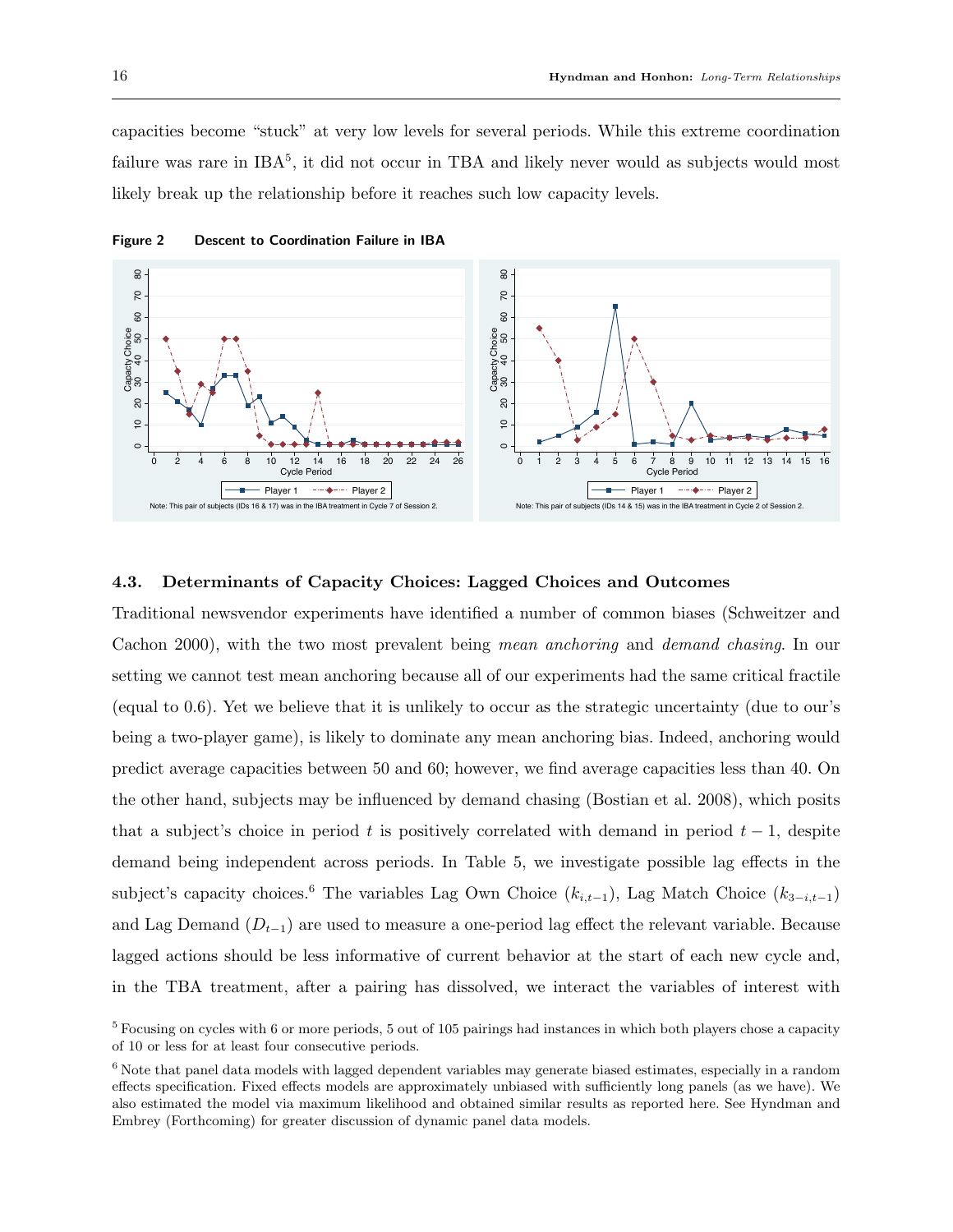|                  | IBA                                     |                        | TBA                    |
|------------------|-----------------------------------------|------------------------|------------------------|
|                  | New Cycle $\times k_{i,t-1}$            | $0.287**$<br>(0.059)   | (0.090)<br>$0.283*$    |
| Lag Own Choice   | Pairing Dissolved $\times k_{i,t-1}$    |                        | $0.337***$<br>(0.047)  |
|                  | Pairing Maintained $\times k_{i,t-1}$   | $0.313***$<br>(0.050)  | $0.330***$<br>(0.047)  |
|                  | New Cycle $\times k_{3-i,t-1}$          | (0.032)<br>$0.094*$    | $0.149**$<br>(0.028)   |
| Lag Match Choice | Pairing Dissolved $\times k_{3-i,t-1}$  |                        | $0.190***$<br>(0.020)  |
|                  | Pairing Maintained $\times k_{3-i,t-1}$ | $0.333***$<br>(0.026)  | $0.353***$<br>(0.009)  |
|                  | New Cycle $\times D_{t-1}$              | $-0.034$<br>(0.022)    | (0.024)<br>$-0.024$    |
| Lag Demand       | Pairing Dissolved $\times D_{t-1}$      |                        | (0.012)<br>$0.037**$   |
|                  | Pairing Maintained $\times D_{t-1}$     | (0.027)<br>0.017       | (0.020)<br>0.015       |
|                  | Cycle Index                             | (0.172)<br>0.321       | (0.051)<br>0.098       |
|                  | Cycle Period                            | (0.059)<br>$-0.039$    | (0.032)<br>0.073       |
|                  | Number of Pairings                      |                        | $-0.211*$<br>(0.080)   |
|                  | New Cycle                               | $15.753***$<br>(2.644) | (1.323)<br>$12.334***$ |
|                  | Pairing Dissolved                       |                        | 5.786***<br>(0.763)    |
|                  | Constant                                | (3.846)<br>$10.569*$   | $8.473**$<br>(2.444)   |
|                  | Observations                            | 3276                   | 6084                   |
|                  | $\,R^2$                                 | 0.523                  | 0.633                  |

Table 5 Fixed Effects Regression: Effect of Lagged Variables on Capacity Choice

Note 1: ∗∗∗1%, ∗∗5%, <sup>∗</sup>10% significance using standard errors clustered at the treatment-session level. Since this is a fixed-effects model with clustering at the treatment-session level, the p−values are very conservative.

indicators for (1) the first period of a new cycle (New Cycle), (2) whether the pairing was dissolved (Pairing Dissolved) and (3) whether the pairing was maintained (Pairing Maintained). Table 5 clearly shows that lagged actions have a strong influence on behavior. Subjects' own capacity choices are very persistent, but the persistence does not vary much depending whether it was a new cycle, the pairing was maintained or the pairing was dissolved.

We also see that players' current capacity is positively associated with their match's previous capacity. As could be expected, the magnitude of the effect is stronger when the pairing has been maintained than at the start of a new cycle (IBA:  $p = 0.02$ ; TBA:  $p < 0.01$ ) or following the dissolution of a pairing in TBA  $(p < 0.01)$ . Table 5 also allows us to determine whether subjects chase demand. As can be seen, there is no evidence for demand chasing in the IBA treatment and very weak evidence for it in the TBA treatment, having a significant effect only after a pairing dissolved. Finally, consistent with our finding that lagged outcomes matter less at the start of a new cycle or following a dissolution, we see that the coefficients on "New Cycle" and "Pairing Dissolved" are positive and significant. This suggests that subjects reset their capacities following each rematching. Interestingly, in TBA the reset is significantly larger  $(p < 0.01)$  at the start of a new cycle rather than following a dissolution. This suggests that subjects perceive the rematching pool within a cycle to be worse than the pool of all subjects, an issue we will return to below.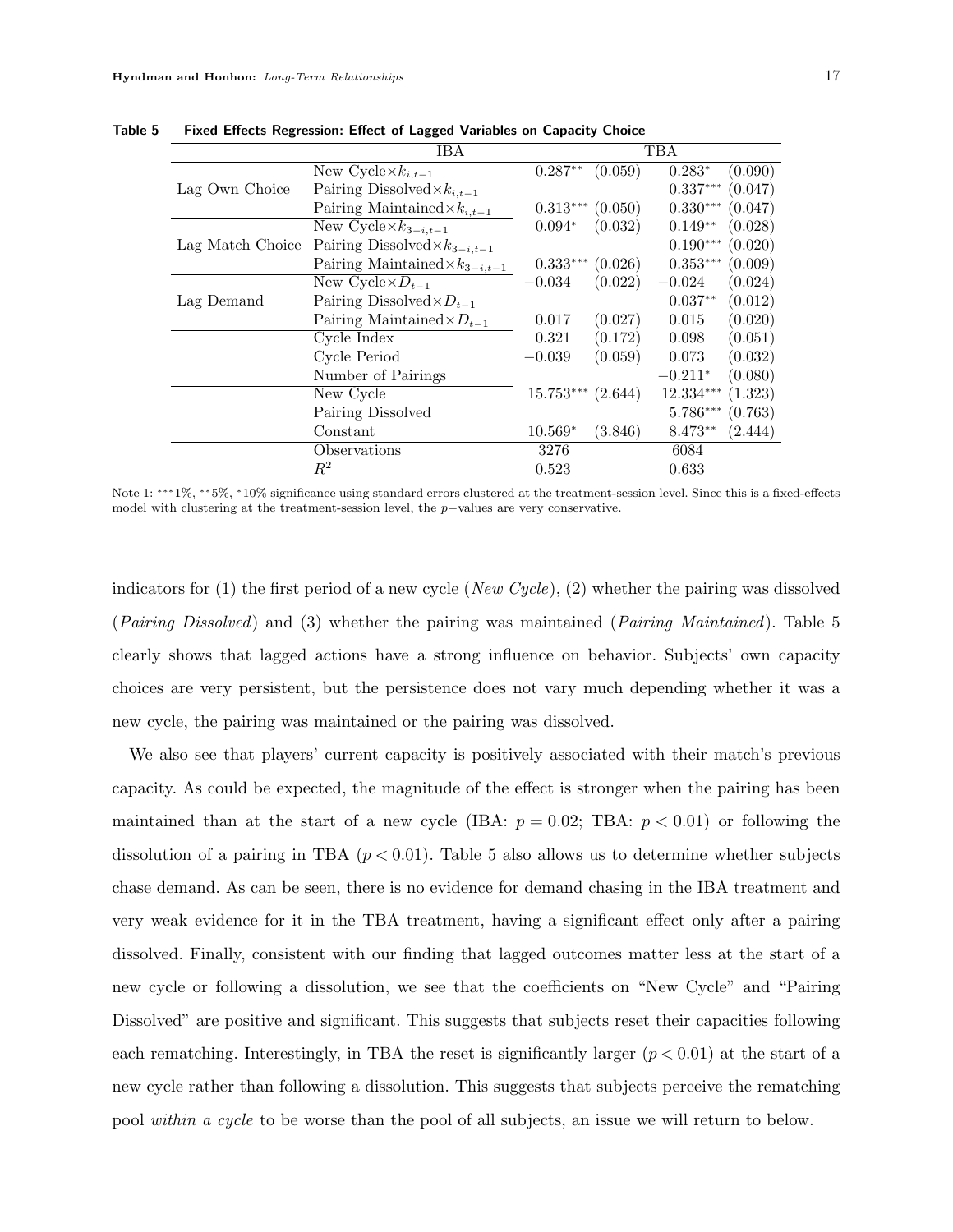#### 4.4. The Decision to Dissolve a Relationship

We now turn our attention to why relationships break up in the TBA treatment. The most logical reason to dissolve a pairing is that the players' capacity choices are misaligned since this negatively affects the profits of the subject choosing the higher capacity. In Figure 3, we show a histogram of one-sided misalignment defined as Own Choice − Match's Choice (The graph is symmetric around 0 as the value for one subject is the  $-1\times$  the value of their match.) The curve on top of the histogram represents a non-parametric estimate of the probability of dissolving a relationship as a function the misalignment. The dot at a misalignment value of zero represents the observed frequency of dissolution requests (4.4%) when subjects were perfectly aligned. Conditional on some misalignment, the average frequency of dissolution requests is 28%. As can be seen, there is a sharp difference between the frequency of dissolution under perfect alignment and when there is any non-zero amount of misalignment, as evidenced by the distance between the curve and the dot.



Figure 3 Misalignment and the Likelihood of Requesting to Dissolve

Note: The line superimposed on the histogram is the predicted frequency of dissolving from two local polynomial regressions, one for positive misalignment and one for negative misalignment (this was done because the dissolution decision is not symmetric around 0), where the dependent variable is the decision to dissolve and the explanatory variable is the value of misalignment.

The figure depicts an asymmetric relationship between misalignment and the likelihood of requesting a dissolution depending on whether misalignment is positive or negative. Remember that, all else equal, a subject's profit is non-decreasing in her match's capacity choice and in particular, a subject would always prefer if her match chooses a higher capacity than her own. When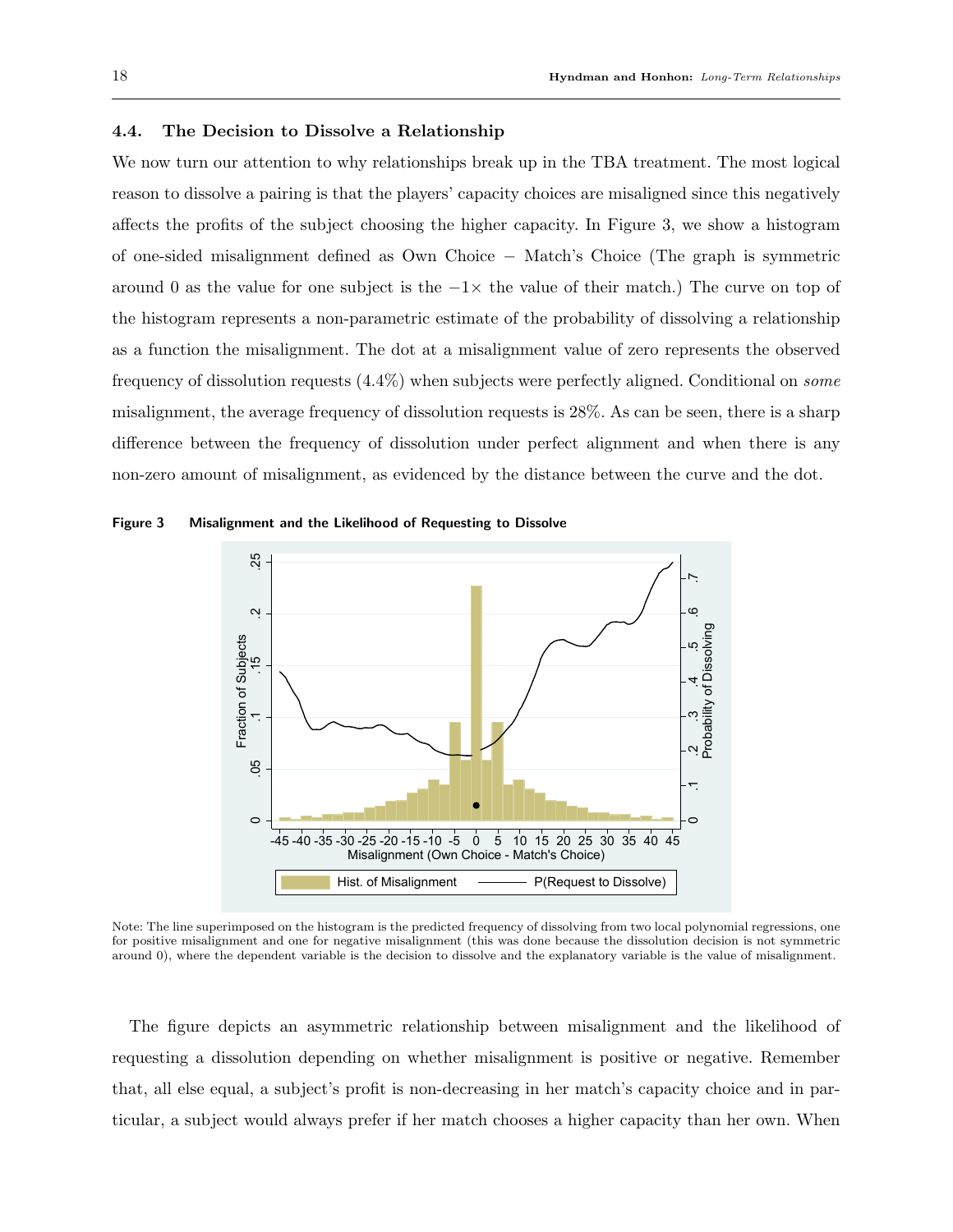misalignment is positive – meaning that the match chose a lower capacity than the subject – the average frequency of dissolution requests is 34.2% and it increases sharply as misalignment increases. On the other hand, when misalignment is negative – meaning that the match chose a higher capacity than the subject – the average frequency of dissolution is significantly lower at  $21.8\%$  ( $p < 0.01$ ), and the rate of increase as misalignment becomes more negative is also smaller.

The sharp rate of increase in the frequency of dissolution requests when misalignment is positive is intuitive because the subject suffers negative payoff consequences from their match's lower capacity choice. In contrast, it is surprising that subjects request to dissolve over 20% of the time when they chose a lower capacity than their match, since there are no adverse payoff consequences in the current round. It is possible that the subject expects her match to react to the low profits she likely received in the current period by dropping her capacity in the next one and therefore the subject prefers to pre-emptively dissolve to avoid this.

Table 6 takes a regression approach to learn more about the motivations of a subject to dissolve a relationship. Not surprisingly, subjects are significantly more likely to dissolve the higher was their own capacity and are significantly less likely to dissolve the higher was their match's capacity. Note also that the effect of the match's capacity is more than twice as large as the subject's own capacity. We can also see that the probability of dissolving a relationship declines significantly the longer the relationship has been intact — there is a large drop if the pairing lasted two periods  $(1$ [Pairing Duration = 2]), followed by a more continuous decline for pairings lasting 3 or more periods (1[Pairing Duration  $\geq 3$ ] · Pairing Dur.).

|                                                 | Random Effects         | Fixed Effects         | R.E. Logit             |
|-------------------------------------------------|------------------------|-----------------------|------------------------|
| Own Choice                                      | (0.001)<br>$0.003***$  | $0.004**$<br>(0.001)  | (0.006)<br>0.009       |
| Match's Choice                                  | $-0.008***$ (0.002)    | $-0.008**$<br>(0.002) | $-0.058***$ (0.017)    |
| Current Round Profit                            | $-0.001***$ (0.000)    | $-0.001**$<br>(0.000) | $-0.008***$ (0.002)    |
| $1$ [Pairing Duration = 2]                      | $-0.078***$ (0.009)    | $-0.063***$ (0.010)   | $-0.684***$ (0.094)    |
| $1$ [Pairing Duration = 2] $\cdot$ Pairing Dur. | $-0.011***$ (0.001)    | $-0.009***$ (0.001)   | $-0.283***$ (0.035)    |
| Cycle Index                                     | $-0.012***$<br>(0.001) | $-0.012***$ (0.001)   | $-0.110***$<br>(0.017) |
| Pairing Number                                  | (0.002)<br>$0.005***$  | (0.001)<br>0.002      | $0.024**$<br>(0.012)   |
| Constant                                        | $0.470***$<br>(0.055)  | $0.443***$<br>(0.063) | (0.465)<br>0.017       |
| Observations                                    | 6162                   | 6162                  | 6162                   |
| $R^2$<br>Log. Like                              | 0.206                  | 0.184                 | $-1935.26$             |

Note: Robust standard errors (clustering at session level) in brackets. \*  $p < 0.1$ ; \*\*:  $p < 0.05$ ; \*\*\*:  $p < 0.01$ . For random-effects models, we included indicator variables for each session. For all models, we included indicator variables for four different regions where capacities fall: (i)  $k_i = k_{3-i}$ , (ii)  $k_i < k_{3-i}$ , (iii)  $D \le k_{3-i} < k_i$  and (iv)  $k_{3-i} < \min\{k_i, D\}$ , but omit them from the table.

Table 6 also allows us to investigate the role of luck (i.e., the random nature of demand in the stage game) in the decision to dissolve a relationship through the effect of realized profits. As can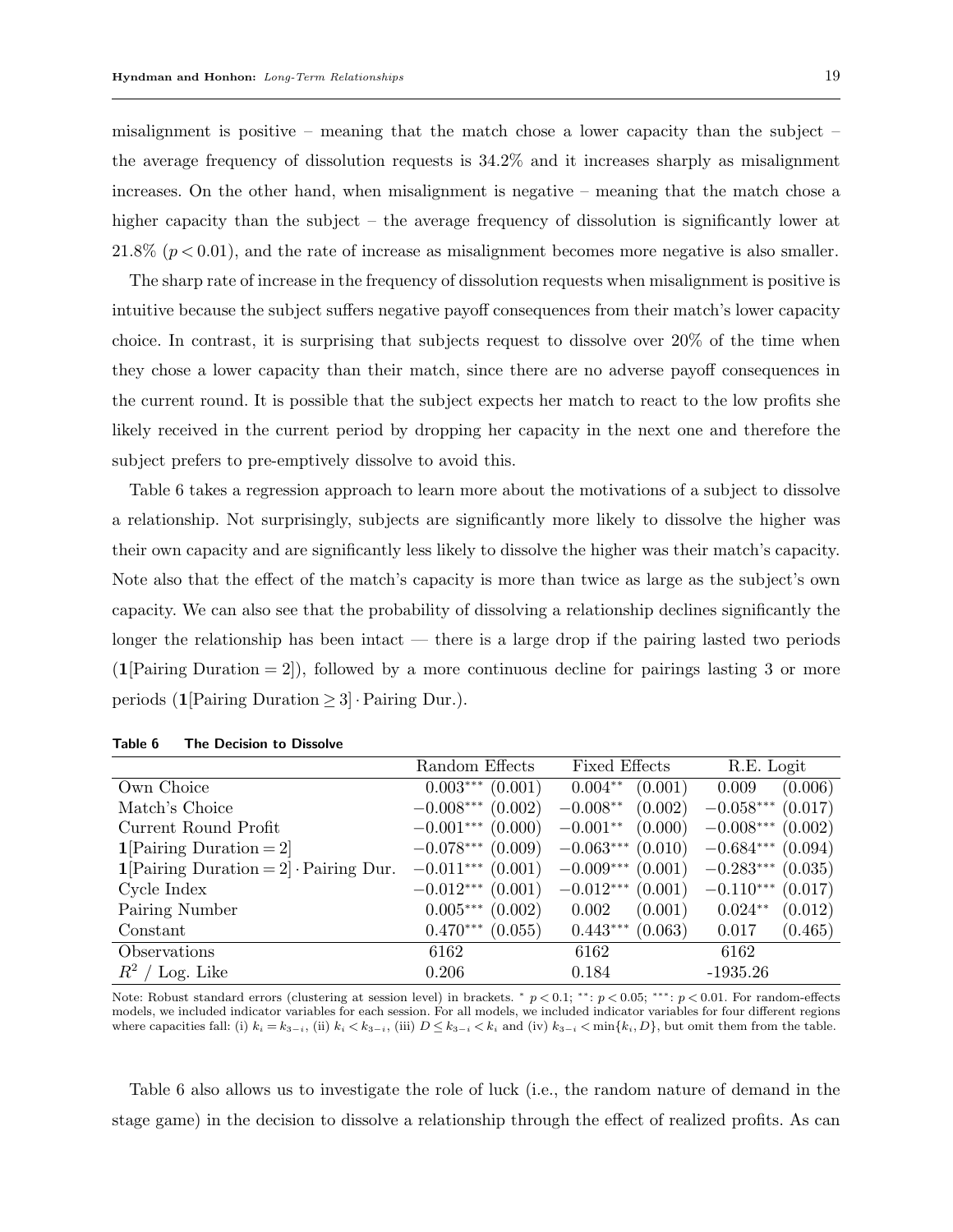be seen, the coefficient on current profits is negative and significant; that is, given fixed capacity choices by the two players, the higher the realized profit, the less likely they are to dissolve the relationship.<sup>7</sup> For example, consider two otherwise identical pairings. In both pairings, both players choose the Pareto efficient capacity of 60; however, in the first pairing, the realized demand was 60, while in the second pairing, the realized demand was 1. Although subjects in both pairings made the same decision, the realized profit for each subject in the first pairing is 180, while it is -115 in the second pairing. Each subject in this second pairing is 20.5 percentage points more likely to dissolve relationship than subjects in the first pairing. Thus, above and beyond the decisions made by players in a pairing, (bad) luck influences whether or not the relationship lasts and, as we have seen, long-lasting relationships in TBA are more profitable.

Lastly, we also see that the frequency of dissolving relationships declines across cycles (the coefficient on Cycle Index is negative and significant), but that, within a cycle, subjects who have experienced more pairings are more likely to dissolve (the coefficient on *Pairing Number* is positive and significant). This could be reflective of a subject type  $-$  i.e., a person who only wants one-shot relationships. We also investigated whether demographics, risk preferences or our other cognitive measures affected the decision to dissolve a relationship. Our results, which we omit in the interest of brevity, suggest that none have a significant effect on the decision to dissolve.

#### 4.5. Do Subjects Dissolve Optimally?

While Table 6 provides the determinants of the decision to dissolve a pairing and suggests that subjects respond to random factors, it does not allow us to conclude whether subjects dissolve too much or too little. We can get a sense of this by comparing future profits depending on whether or not the subject chose to dissolve in the current period. Because profits also depend on other factors, such as absolute misalignment in the previous period (i.e.,  $|k_{i,t} - k_{3-i,t}|$ ), we consider the following simple fixed-effects regression:

Future Profit<sub>i,t+1</sub> = 
$$
\beta_0 + \beta_1 \cdot \text{maintain}_{i,t} + \beta_2 \cdot \text{maintain}_{i,t} \cdot |k_{i,t} - k_{3-i,t}|
$$
  
+  $\beta_3 \cdot \text{dissolve}_{i,t} \cdot |k_{i,t} - k_{3-i,t}| + \mu_i + \epsilon_{i,t}$  (3)

We consider two measures of future profits: (i) the realized profit in the next period and (ii) the average profit over all future periods in the current cycle. The former informs us of the immediate cost/benefit of dissolving, while the latter examines the long term consequences, which may be different because the next relationship(s) may take time to develop.

<sup>7</sup> This is not just picking up the asymmetric relationship between misalignment and dissolution requests because, as noted in the table, we control for whether  $k_i \geq k_{3-i}$  in the regression.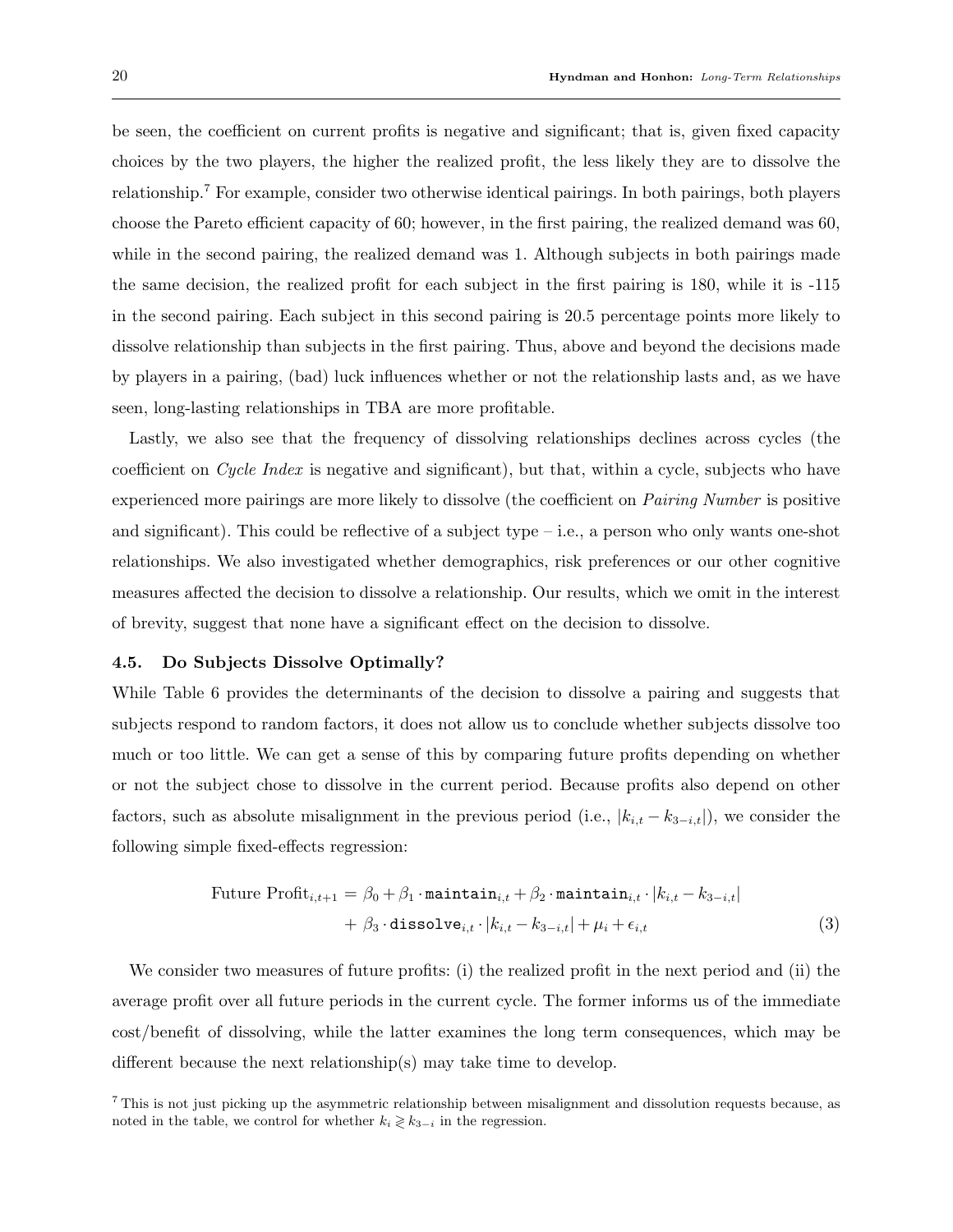|                                   | (a) Fixed Effects Regression     | Periods)                              |            |                 |          |
|-----------------------------------|----------------------------------|---------------------------------------|------------|-----------------|----------|
|                                   |                                  | Next Period Profit Ave. Future Profit | Cycle Per. | <b>Dissolve</b> | Maintain |
| Maintain                          | $22.177***$ $(2.923)$ $17.040**$ | (3.608)                               |            | 49.36           | 56.86    |
| Maintain $\times  k_i - k_{3-i} $ | (0.205)<br>$-0.754**$            | $-0.616***$ (0.090)                   | 2          | 44.71           | 58.09    |
| Dissolve $\times  k_i - k_{3-i} $ | (0.263)<br>$-0.346$              | $-0.288$<br>(0.175)                   | 3          | 41.12           | 57.05    |
| Constant                          | (4.293)<br>$41.272***$           | $47.518***$<br>(3.608)                |            | 40.98           | 62.71    |
| Observations                      | 5538                             | 5538                                  | 5          | 41.19           | 60.25    |
| $R^2$                             | 0.045                            | 0.094                                 | 6          | 41.75           | 61.74    |
|                                   |                                  |                                       |            |                 |          |

#### Table 7 Future Payoffs and The Decision to Dissolve

(b) Average Future Profits & Rematching Over The Cycle (Cycles Lasting 7 or More

Note: Robust standard errors (clustering at session level) in brackets.  $*$   $p < 0.1$ ; ∗∗: p < 0.05; ∗∗∗: p < 0.01. 7 41.72 61.74

The results are in Table 7(a). Observe that  $\beta_1$  is significantly positive and  $\beta_2$  is significantly negative. We also see that for both measures of future profits, we find that  $\beta_3$  is not significantly different from 0. This makes sense because misalignment in period  $t$  should not affect earnings in future periods when the relationship dissolves. The implication of these results is that, unless misalignment is sufficiently large, it is better to maintain relationships, both in the short-run and overall. For example, using the point estimates, next period profits will be higher from dissolving if misalignment is greater than 54.36, while average future profits will be higher from dissolving if misalignment is greater than 51.95.<sup>8</sup> Looking at the marginal effect of maintaining a relationship at various levels of misalignment, we can say, first, that it is significantly better to maintain a relationship at the 5% level or better for misalignment less than or equal to 30 (using either measure of future profits) and second, it is never significantly better to dissolve, even for extremely high misalignment.<sup>9</sup> Yet despite this, subjects choose to dissolve relationships 27.7% of the time when misalignment was between 1 and 45.

Table 7(b) takes a different approach. Specifically, it looks at average future profits (until the end of the cycle) depending on whether subjects dissolved or not in the first seven periods of a cycle. This gives us insight into the quality of the rematching pool. As can be seen, average future profits are always higher for the group of subjects who choose to maintain their relationship than those who request to dissolve. More interestingly, we see that the average future payoffs from maintaining increase modestly across cycle periods, while there is a substantial drop for those who dissolve

 $8$  To arrive at these numbers we calculate the difference between (3) conditional on dissolving and (3) conditional on maintaining and then solve for the level of misalignment where the two are equal.

<sup>&</sup>lt;sup>9</sup> For example, to test for the significance of the marginal effect of maintaining when misalignment is equal to  $X$ , we conduct the hypothesis test:  $\beta_1 + X(\beta_2 - \beta_3) = 0$  from (3). Our results show that we can reject this hypothesis at the  $5\%$  level for  $X < 30$ , meaning that it is statistically better to maintain for misalignment 30 or less.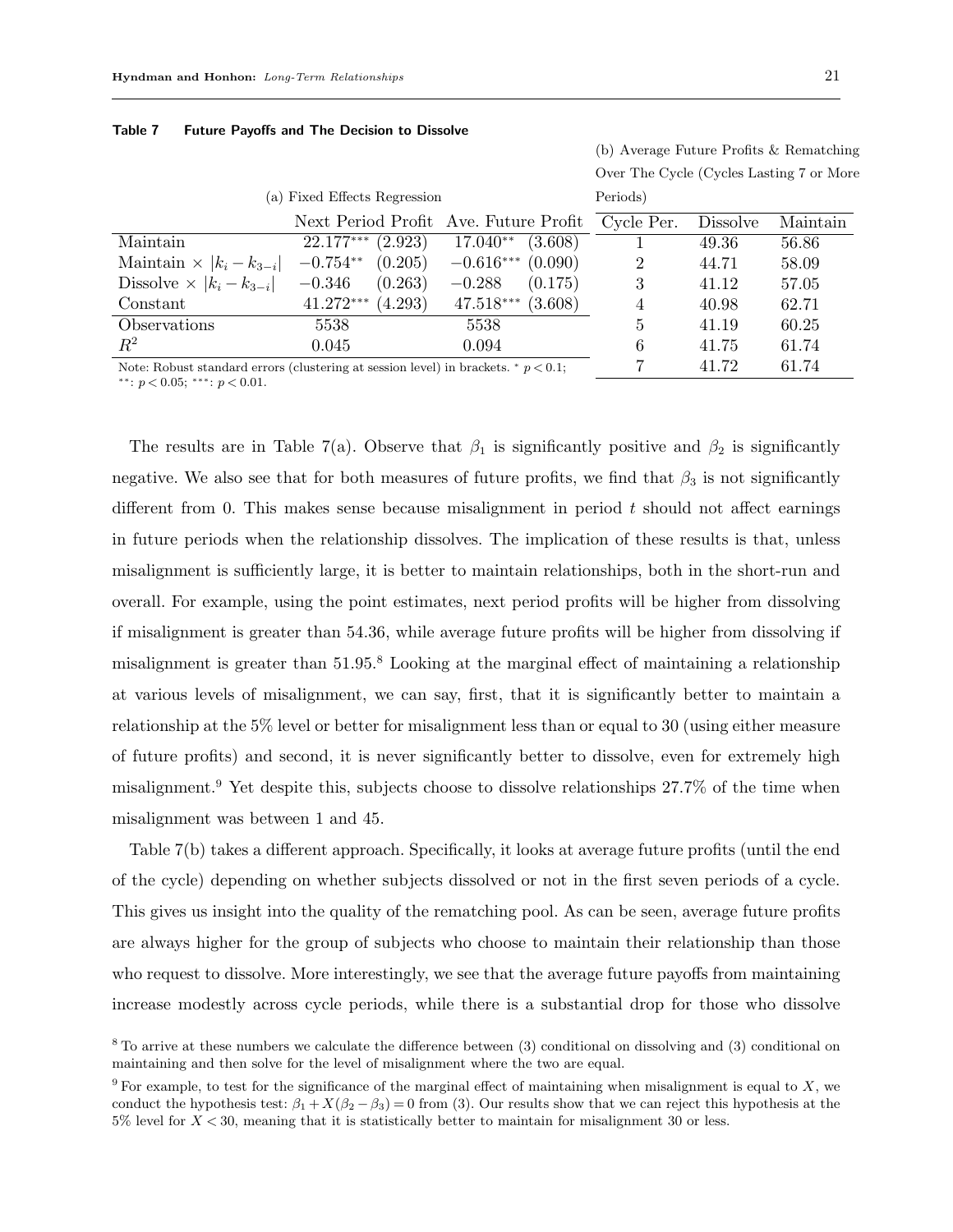| Cycle Per. Matching Pool |
|--------------------------|
| 51.38                    |
| 48.55                    |
| 47.36                    |
| 47.29                    |
| 45.38                    |
| 45.23                    |
| 45.29                    |
|                          |

Table 8 Average Profits (Over Entire Experiment) For Subjects in the Rematching Pool in a Given Cycle Period (Cycles Lasting 7 or More Periods)

between cycle periods 1 and 2 and 2 and 3. Thus, the rematching pool seems to deteriorate over time. To see this differently, for each cycle period, we can calculate the chance that a randomly drawn future payoff realization from the population who chose to dissolve exceeds a randomly drawn future payoff realization from the population who chose to maintain. For the first three cycle periods the chances are 39.6%, 34.3% and 31.9%, respectively. Thus, the later in a cycle that one dissolves, the lower are the chances that dissolving will lead to higher earnings.

To further investigate the varying quality of the rematching pool over a cycle, we present Table 8 where we report the average experiment payoffs of the subjects who are in the rematching pool (i.e., whose pairing just dissolved) at the end of cycle periods 1 to 7. As a subject's total payoff over the course of an experiment can be seen as a proxy for his quality at playing the stage game, the clear decreasing trend confirms the idea that the rematching pool tends to deteriorate over time within a cycle and a regression confirms that the trend is (weakly) significant ( $p = 0.066$ ).

## 4.6. Summary of TBA Versus IBA

Our results show that, on average, indefinitely binding agreements (IBA) lead to significantly higher profits. However, we identify several nuances. Indeed, the flexibility to dissolve relationships can be beneficial if used judiciously – subjects who only occasionally dissolve their relationships earn as much or more than the highest earning subjects in the IBA treatment. Yet our results suggest that subjects tend to dissolve relationships too much and not always for the right reason; in particular, (bad) luck appears to play a influence the decision to dissolve. We also provide evidence of the decreasing quality of the rematching pool over time, which further explains why subjects who dissolve very often do worse on average.

# 5. Robustness: What Drives the Poor Performance in TBA?

In this section we propose four (not mutually exclusive) explanations for the worse average performance of TBA vs IBA. We report the results of treatments 3–5 as well as some additional data analysis, which we designed to analyze these explanations.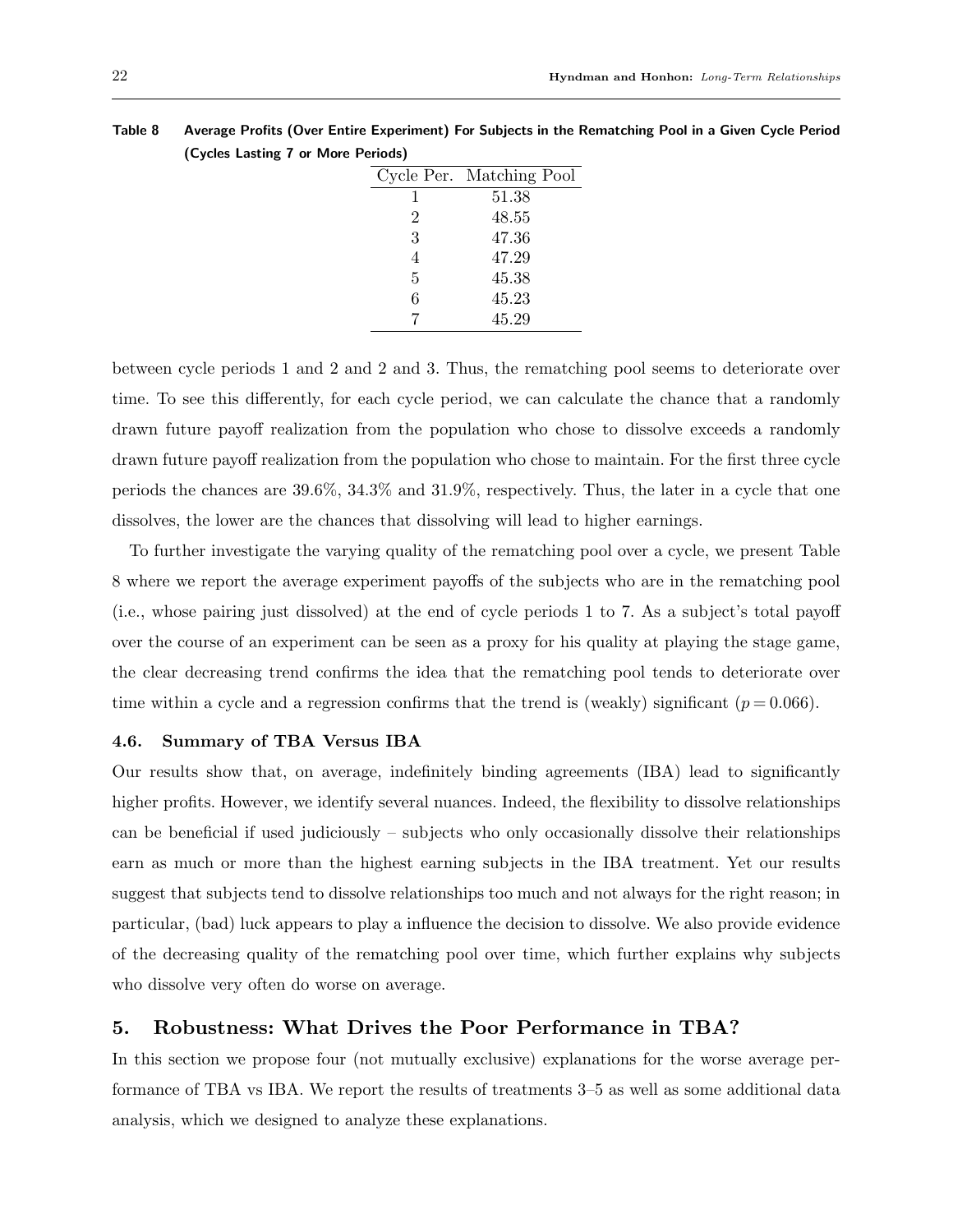## 5.1. Uncertainty About the Rematching Pool

A feature of the TBA institution is that subjects are rematched from within the sub-population of subjects whose pairings also dissolved in the previous period. Table 7 above suggests dissolutions which take place later in a cycle impact profits negatively more significantly than those which happen earlier, which could be due to the deteriorating quality of the rematching pool over time. While we consider this a realistic feature of the institution and not a design flaw,  $^{10}$  it is interesting to see how behavior changes when the benefits from dissolving are fixed and certain. Therefore, we conducted the TBA-FP treatment in which, at the end of every period, subjects could either maintain their relationship or terminate it and receive a fixed payment of 50ECU per period until the end of the cycle. Looking at Table 2 we see that this fixed payment amount of 50ECU falls between the average profit obtained per cycle by subjects who, in the original TBA treatment had 2 or fewer pairing and the average profit per cycle by subjects who had 3 or more pairings. It also falls close to halfway between the expected profit of 91.5ECU associated with the Paretoefficient Nash equilibria and the expected profits of 3 from the worst equilibrium. We conjecture that performance should be higher in TBA-FP than in TBA because (i) like the IBA institution, subjects will only have one pairing, providing stronger incentives to build a profitable relationship; (ii) unlike IBA, if the relationship sours, subjects can escape and get a guaranteed payoff; and (iii) since subjects do not enter a rematching pool that is worse than the overall population, they do not suffer the negative consequences of playing in this pool.

|                   | Average  | Average                                      | Average | Average Pairing | % Pairings Never |
|-------------------|----------|----------------------------------------------|---------|-----------------|------------------|
|                   | Capacity | Misalignment                                 | Profit  | Duration        | <b>Dissolved</b> |
| TBA               | 33.72    | 9.59                                         | 51.38   | 2.24            | 27.24            |
| TBA-FP            | 43.79    | 7.87                                         | 65.75   | 9.88            | 75.00            |
| $TBA-D^{\dagger}$ | 43.97    | 9.31                                         | 65.08   | 3.46            | 36.84            |
|                   |          | $p$ -value of test: TBA vs. Other Treatment: |         |                 |                  |
| TBA-FP            | < 0.001  | 0.135                                        | 0.001   | < 0.001         | < 0.001          |
| TBA-D             | < 0.001  | 0.695                                        | 0.001   | < 0.001         | 0.010            |

Table 9 Summary Statistics for TBA-D and TBA-FP (Average Capacity, Misalignment and Profits)

Note 1: p−values are generated from random-effects regressions (with standard errors corrected for clustering at the treatmentsession level), where we include indicator variables as the relevant explanatory variables. In all cases, we also include indicator variables for the different sessions.

Note 2: † For the TBA-D treatments, for the Average Pairing Duration and % Pairings Never Dissolved, we omit those cases in which a subject attempted to dissolve but was not allowed.

Table 9 provides summary statistics on various performance metrics. As can be seen, subjects in TBA-FP choose significantly higher capacities, are better aligned and earn significantly higher

 $10$  For example, consider marriage market in the  $40+$  age category. This is likely made up of people whose first marriages ended in divorce or who never married and is, therefore, likely very different from the overall marriage market (Antonovics and Town 2004).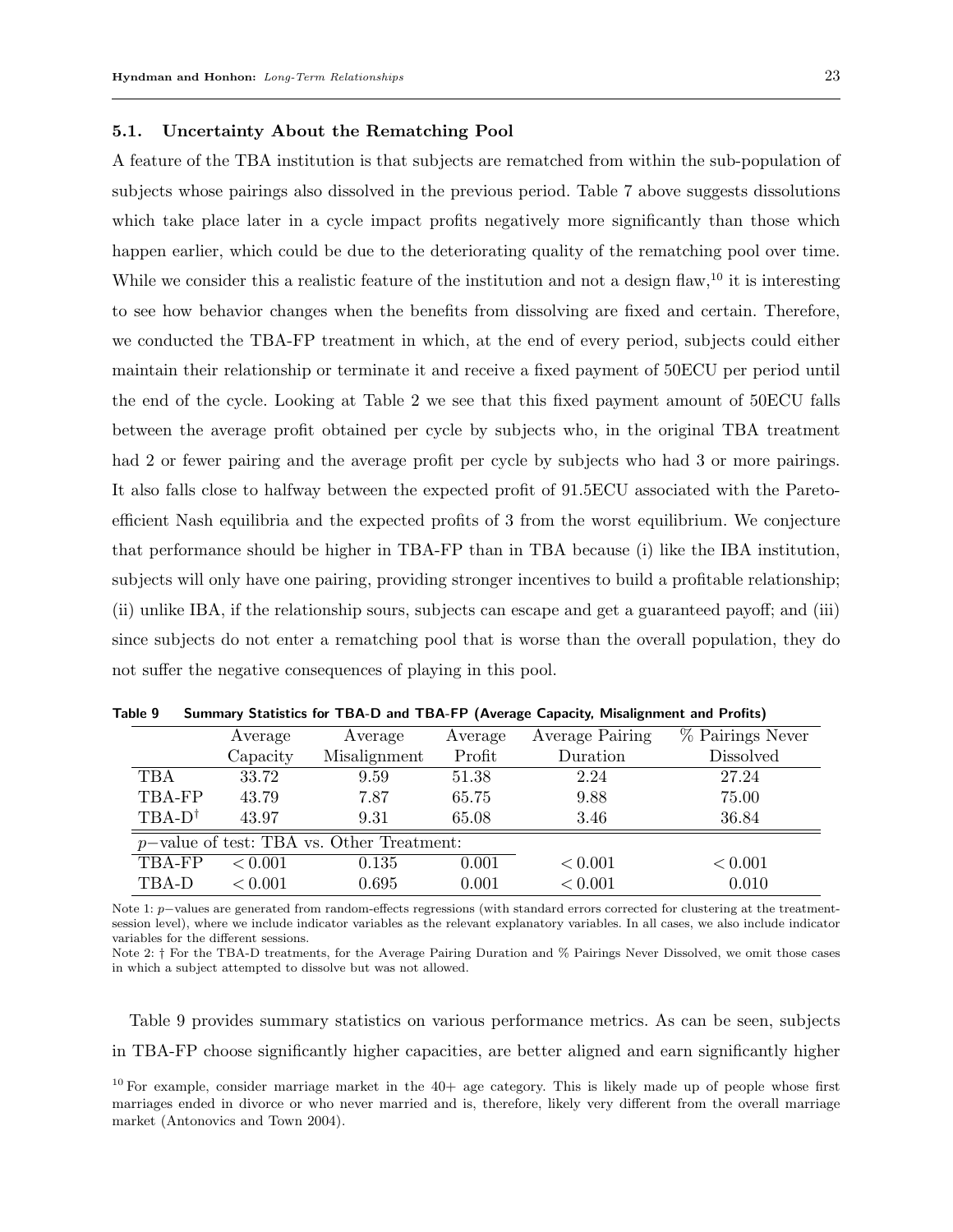profits. We also see that subjects maintain their pairings substantially longer (almost 4 times as long) and that fully 75% of the pairings never dissolved, compared with only 27.24% of initial pairings that never dissolved in TBA. Thus, players appear to be more patient with their match, which allows them to build a profitable relationship.

REMARK 1. In this treatment, because 50 was the fixed termination payoff, one might expect this number to become salient in the decision to dissolve – even though subjects should not be concerned with profit realizations due to low demand. This is indeed the case as we observe that subjects were significantly more likely to dissolve if their realized profit in that period was less than 50. This further substantiates our results from TBA that one potential drawback of flexibility is that subjects react to bad luck.

## 5.2. Reducing the Flexibility to Dissolve

We have established that subjects tend to dissolve too much and this is one of the reasons why the overall performance under TBA is worse than under IBA. In this section, we provide further evidence by considering a new treatment where we reduce subjects' ability to dissolve relationships. In the TBA-D treatment, subjects were told that there was a 10% chance that each pairing would be unbreakable and therefore would last for an indefinite duration. Subjects would only learn they were actually indefinitely bound to their match following a request to dissolve which was then denied by the software. Note that, in this event, the subject's match was not notified that a dissolution request was made but denied.

Table 9, shows that subjects in the TBA-D treatment choose significantly higher capacities and earn significantly higher payoffs than in the TBA treatment. We also see that the average pairing duration (conditional on being allowed to dissolve) is 1.22 periods longer than in TBA and that almost an extra 10% of the pairings never dissolve. Both of these are significantly different from TBA. Table 10 replicates Table 7(b) in reporting the average future earnings depending on which state a player is in the current cycle period. In the TBA-D treatment, there are three such states: (i) the subject requested a dissolution which was granted, (ii) the subject had a dissolution request denied either in the current or an earlier period or (iii) the subject willingly chose to maintain the relationship. Consistent with Table 7(b), subjects whose pairing dissolved earn less than subjects who willingly maintain their relationship. Even more interesting, we see that subjects whose attempt to dissolve was denied earn the least of all three groups. This suggests that, rather than encouraging long run behavior, finding out that one's dissolution request was denied leads to a souring of the relationship. Therefore, we propose that limiting flexibility by denying some dissolution requests increases profits because it forces subjects to work harder to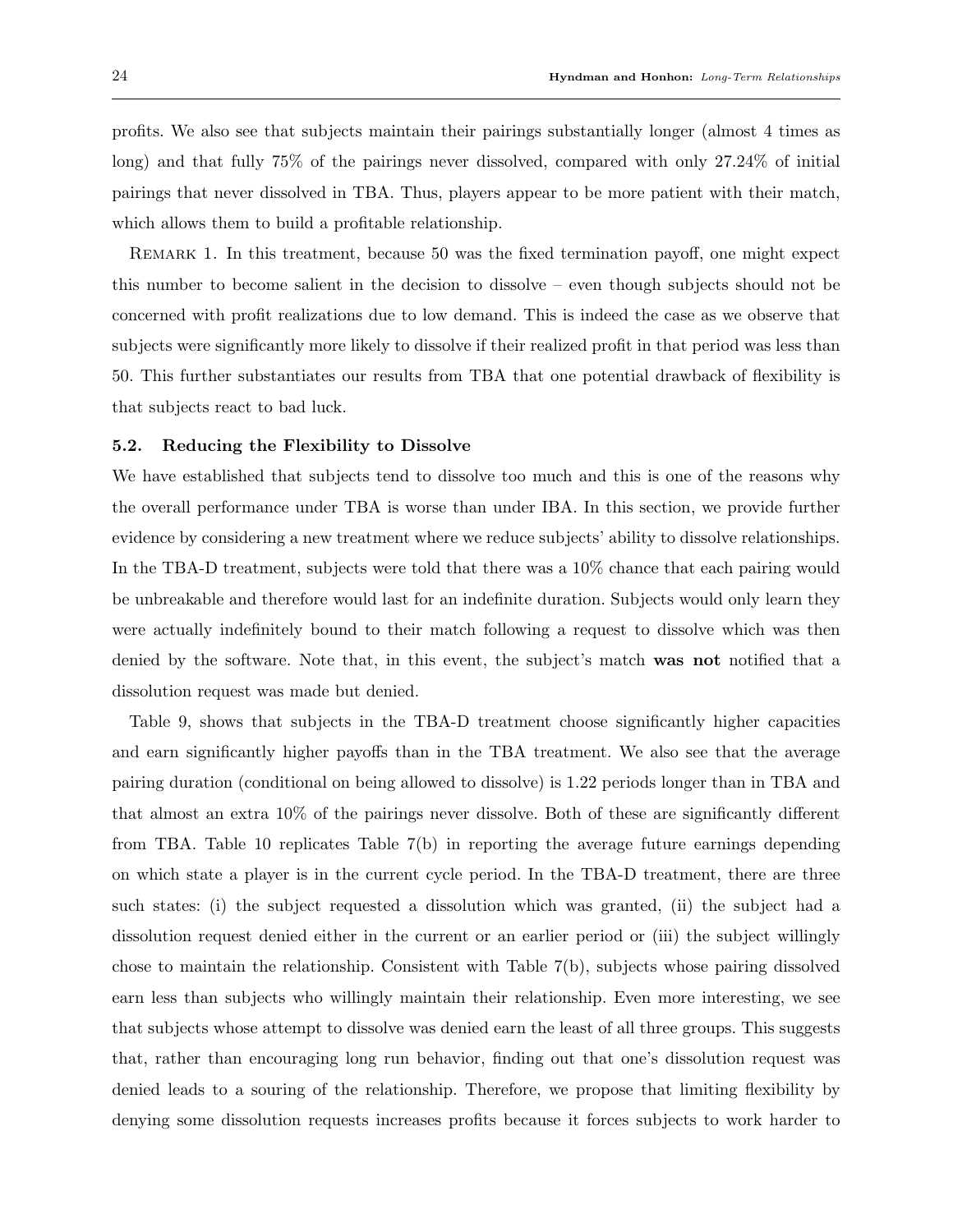|                | Cycle Per. Dissolve (Allowed) Previously Denied Maintain |       |       |
|----------------|----------------------------------------------------------|-------|-------|
|                | 58.80                                                    | 67.52 | 69.29 |
| $\overline{2}$ | 58.53                                                    | 48.82 | 69.78 |
| 3              | 61.97                                                    | 45.36 | 66.12 |
| $\overline{4}$ | 64.55                                                    | 55.23 | 72.68 |
| 5              | 60.42                                                    | 48.45 | 70.78 |
| 6              | 55.12                                                    | 43.05 | 72.26 |
|                | 70.73                                                    | 49.94 | 70.24 |

Table 10 Average Future Profits & Rematching Over The Cycle (Cycles Lasting 7 or More Periods) in TBA-D

make their relationship work since a failed relationship either leads to a rematching pool which is worse, or to being stuck in a relationship which becomes dysfunctional.

# 5.3. Sophisticated Teaching

Sophisticated teaching, which we define as the act of trying to influence one's match to take "better" actions, is like an investment. It involves paying a short-term cost – in the form of taking a sub-optimal action from a myopic perspective – in order to try to shift the future behavior of one's match such that payoffs will be higher in the future. Past research (Terracol and Vaksmann 2009, Hyndman et al. 2012) comparing fixed and random matching shows that players are less willing to invest in teaching under random matching (i.e., when new pairings are formed in each period. This is because they are less likely to reap the benefit of such an investment. The same logic suggests that the relative incentives for teaching are stronger in IBA since the partners in a pairing know they are bound together for an indefinite amount of time.

We define a teaching episode as a series of at least  $T$  consecutive periods wherein a subject chose a higher capacity than their match, and the pairing was maintained for all T periods. For example, suppose that there were 5 periods and  $T = 3$ . Suppose that a player chooses a higher capacity than her match in periods 2, 3 and 4 (but lower in periods 1 and 5). Periods 2, 3 and 4 constitute a teaching episode and the frequency of teaching is 60%. Table 11 contains results on the frequency of teaching given this definition as we vary T. For all values of T we considered, such behavior is approximately twice as likely to occur in the IBA treatment compared to the TBA treatment.

Table 12 looks at the responsiveness to teaching, showing the results of a regression in which the dependent variable is the change in capacity between two periods and the explanatory variable is the lagged number of periods in which their match has chosen a higher capacity. In both the IBA and TBA treatments, the coefficient on one's match's teaching is positive and significant at the 5% level (and the coefficients are not statistically different across treatments). This suggests that, in both IBA and TBA, subjects respond to the teaching efforts by their matches by eventually raising their capacity levels.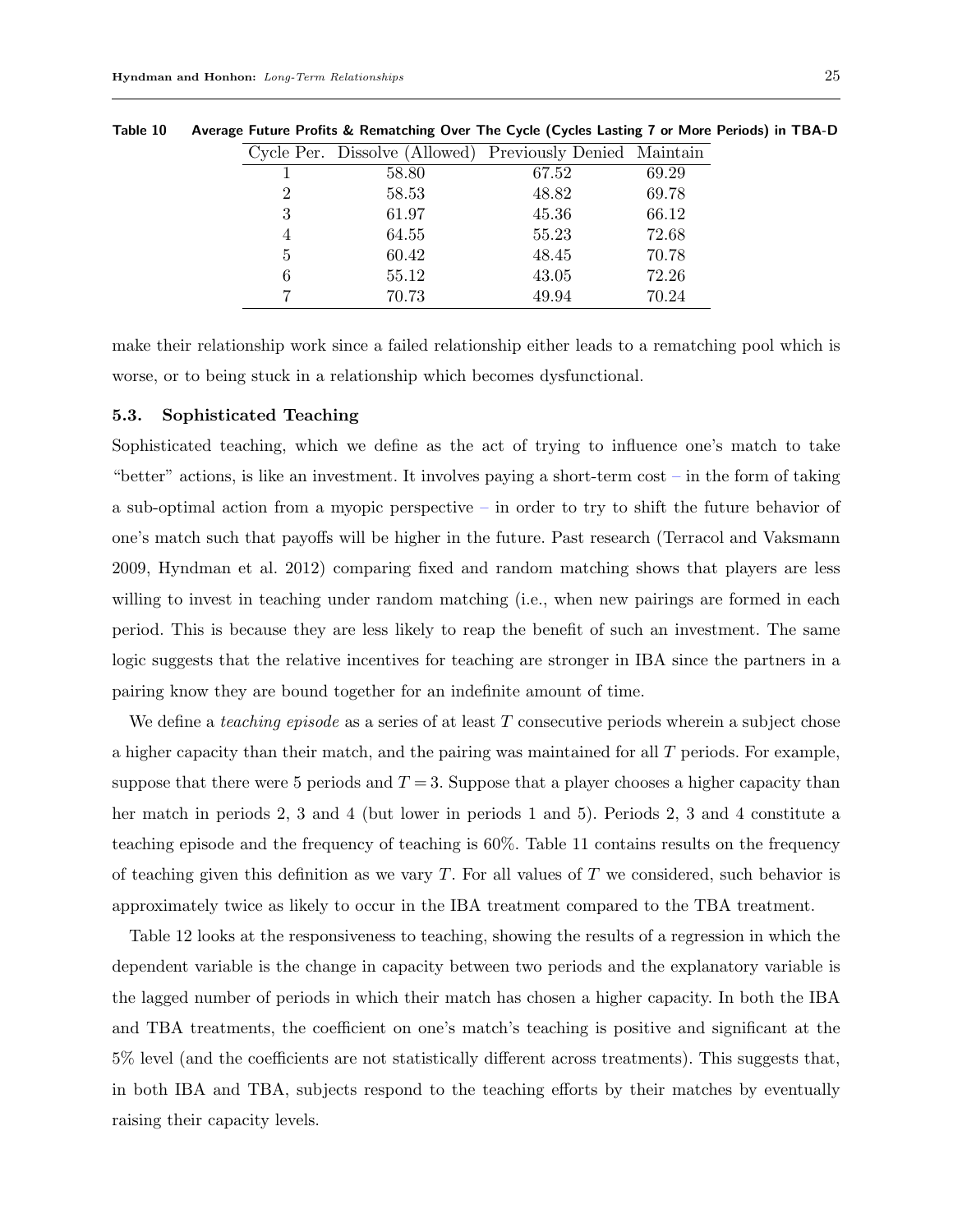|            | Number of Periods, $T$ , of Teaching |       |       |       |  |  |
|------------|--------------------------------------|-------|-------|-------|--|--|
| Treatment  |                                      |       |       |       |  |  |
| IBA        | 0.264                                | 0.176 | 0.106 | 0.069 |  |  |
| <b>TRA</b> | 0.182                                | 0.094 | 0.043 | 0.029 |  |  |
| $p$ -value | D 011                                | 0.005 | 0 014 | 0.040 |  |  |

Table 11 The Prevalence of Teaching (i.e.,  $k_i > k_{3-i}$  for T or More Consecutive Periods)

Note: The table reports the fraction of times a subject chose a higher capacity than her match for at least  $T$  consecutive periods. The p–value is derived from the results of a paired t–test, using the session average as the unit of observation.

## Table 12 Do Subjects Respond to Teaching? (Fixed Effectsl Dep. Var.:  $\Delta k_{i,t}$ )

|                                | IR A                | TR A                |  |
|--------------------------------|---------------------|---------------------|--|
| Number of Period Match Teaches | $1.537**$ $(0.461)$ | $2.047**$ $(0.444)$ |  |
| Constant                       | $-1.800**$ (0.386)  | $-2.010***$ (0.292) |  |
| Observations                   | 2982                | 3408                |  |
| $R^2$                          | 0.030               | 0.042               |  |

Note: Robust standard errors (clustering at session level) in brackets.  $\gamma p < 0.1$ ; \*\*:  $p < 0.05$ ; \*\*\*:  $p < 0.01$ .

Table 13 Average Profits Pre-Teaching, While Teaching and Post-Teaching

|      | Average Profits |       |                                                                              | $p$ -values |       |       |
|------|-----------------|-------|------------------------------------------------------------------------------|-------------|-------|-------|
|      |                 |       | Treatment Pre-Teaching Teaching Post-Teaching Pre v. T T v. Post Pre v. Post |             |       |       |
| TBA  | 43.82           | 52.37 | 57.53                                                                        | 0.003       | 0.444 | 0.120 |
| IB A | 48.41           | 40.34 | 64.38                                                                        | 0.043       | 0.012 | 0.047 |

Note: The p−value is derived from the results of a paired t−test, using the session average as the unit of observation.

Finally, we ask whether teaching is profitable. Consider (Subject, Cycle) pairs in which a teaching episode lasting three or more periods occurs (during which the pairing is maintained). There are potentially three stages for the cycle: (i) a pre-teaching phase, (ii) the teaching episode and (iii) a post-teaching phase (during which the pairing may even dissolve). Given the shortterm investment/long-term reward nature of teaching, if teaching is successful, we would expect  $\bar{\Pi}^{\text{post-teach}} > \bar{\Pi}^{\text{pre-teach}} > \bar{\Pi}^{\text{teaching}}.$ 

Table 13 shows that average profits are highest in the post-teaching phase of the cycle. For the IBA treatment, they are significantly higher than in both other phases. For the TBA treatment, we have the directionally correct comparative static but the result is not significant. Thus is appears that teaching pays; that is, it increases the profits of the teacher.

In conclusion, our data suggest that subjects engage in teaching behavior and that they do so more in IBA than in TBA. Further, in both treatments, teaching is effective and profitable.

REMARK 2. We also note that teaching is more prevalent in the TBA-FP and TBA-D treatments than in the TBA treatment, which is not surprising given the longer average pairing length.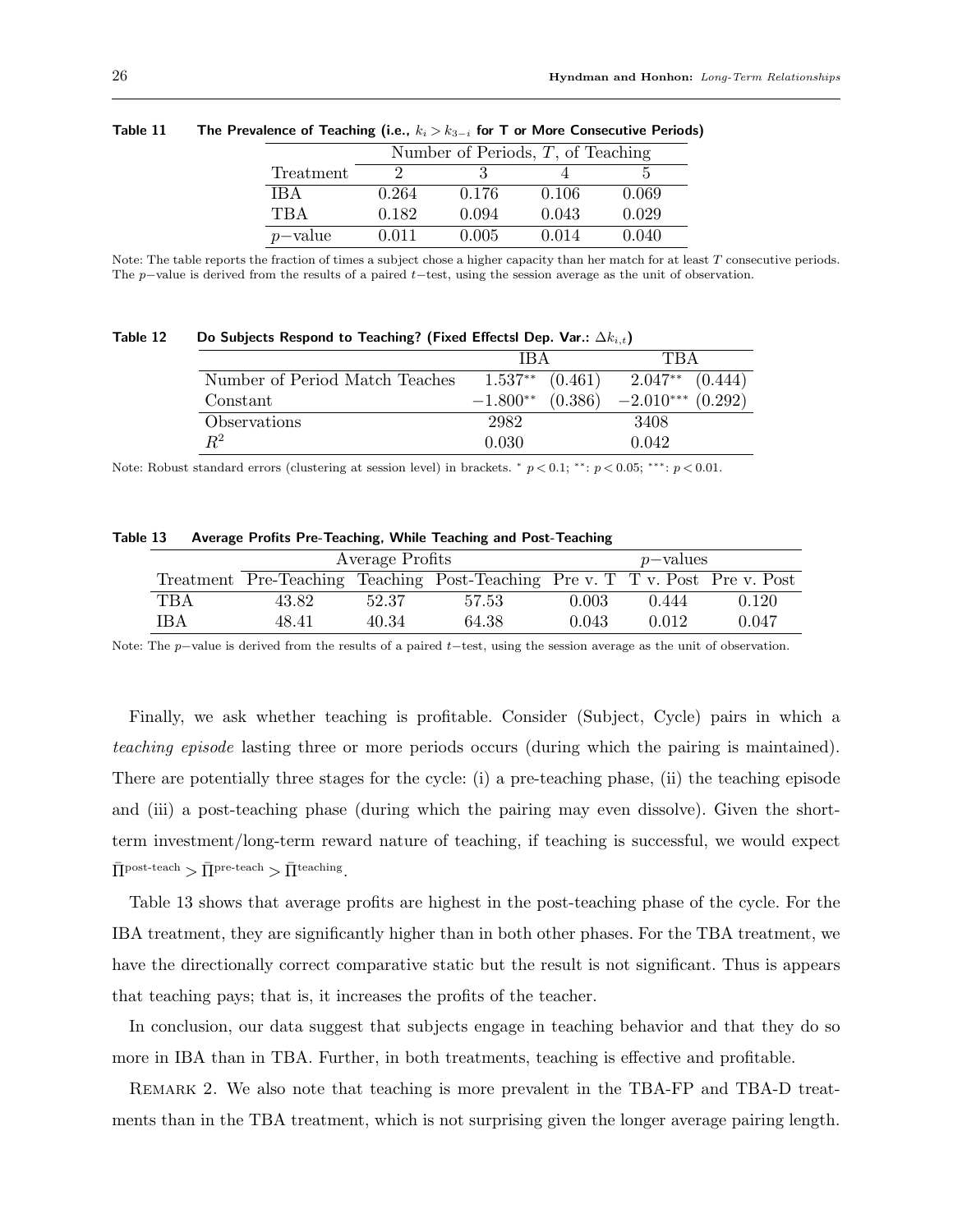Moreover, we largely replicate the results from Tables 12 and 13 for these treatments.

#### 5.4. Endogenous Institution Choice

Finally, we turn to the issue of whether endogenous selection into an institution can help overcome the performance penalty of the TBA institution relative to IBA. In our institution choice (IC) treatment, at the beginning of each cycle, all subjects chose whether they wanted to be bound with the same person until the random termination of the cycle (i.e., IBA), or whether they wanted the option to dissolve a relationship at the end of every period (i.e., TBA).

| (a) TBA Choice<br>(b) Random-Effects Regression (Dep. Var.: Choose TBA) |       |                                                    |                        |                        |
|-------------------------------------------------------------------------|-------|----------------------------------------------------|------------------------|------------------------|
| Cycle                                                                   | Freq. |                                                    |                        | $^{\prime}2$ ,         |
|                                                                         | 0.789 | Willing. to Take Risk (Incent.)                    | $-0.017**$<br>(0.009)  | $-0.014**$<br>(0.006)  |
| $\overline{2}$                                                          | 0.724 | Cognitive Reflection Test                          | $-0.061***$<br>(0.013) | $-0.052***$<br>(0.014) |
| 3                                                                       | 0.618 | Need for Cognition                                 | $-0.001$<br>(0.004)    | 0.000<br>(0.001)       |
| $\overline{4}$                                                          | 0.579 | Grade Point Average                                | $-0.178**$<br>(0.087)  | $-0.118**$<br>(0.048)  |
| 5                                                                       | 0.671 | Male                                               | (0.078)<br>$-0.031$    | (0.060)<br>$-0.007$    |
| 6                                                                       | 0.632 | Cycle Index                                        | $-0.027***$<br>(0.006) | (0.010)<br>$-0.003$    |
| 7                                                                       | 0.553 | $\text{(Lag IBA)} \times \text{(Lag Ave. Profit)}$ |                        | $-0.004***$<br>(0.001) |
| 8                                                                       | 0.566 | $\text{(Lag TBA)} \times \text{(Lag Ave. Profit)}$ |                        | $0.003***$<br>(0.001)  |
|                                                                         |       | Constant                                           | $1.626***$<br>(0.285)  | $1.226***$<br>(0.155)  |
|                                                                         |       | Observations                                       | 608                    | 532                    |
|                                                                         |       | $\,R^2$                                            | 0.094                  | 0.342                  |

Table 14 Determinants of Institution Choice

Note 1: Robust standard errors (clustering at session level) in brackets.  $* p \lt 0.1; **: p \lt 0.05;$ ∗∗∗: p < 0.01.

Note 2: The "Risk Willingness" is measured such that higher numbers indicate a greater willingness to take risk.

In Table 14(a) we show the frequency with which subjects chose the TBA institution for each cycle. In the first cycle, almost 80% of subjects chose the TBA institution. This is remarkable because our previous analysis showed that the IBA institution led to higher profits than the TBA institution. However, as we can also see, there is a consistent move towards IBA in later cycles. Table 14(b) shows that there are, in fact, differences between the type of subjects who choose the TBA and IBA institutions. Interestingly, subjects who are more willing to take risks are significantly less likely to choose TBA. Thus, the inflexibility of the IBA institution is perceived as risky. <sup>11</sup> Two of our three measures of cognitive ability (GPA and Cognitive Reflection Test) also indicate that higher scoring subjects are less likely to choose TBA. Finally, the coefficient on the cycle index is

 $11$  This finding is consistent with Hyndman et al. (2014) who showed, in a finite horizon game, that payoffs were more variable under fixed than random matching. However, since neither matching protocol from Hyndman et al. (2014) are identical to either the TBA or IBA institutions, some caution is warranted in comparing the results.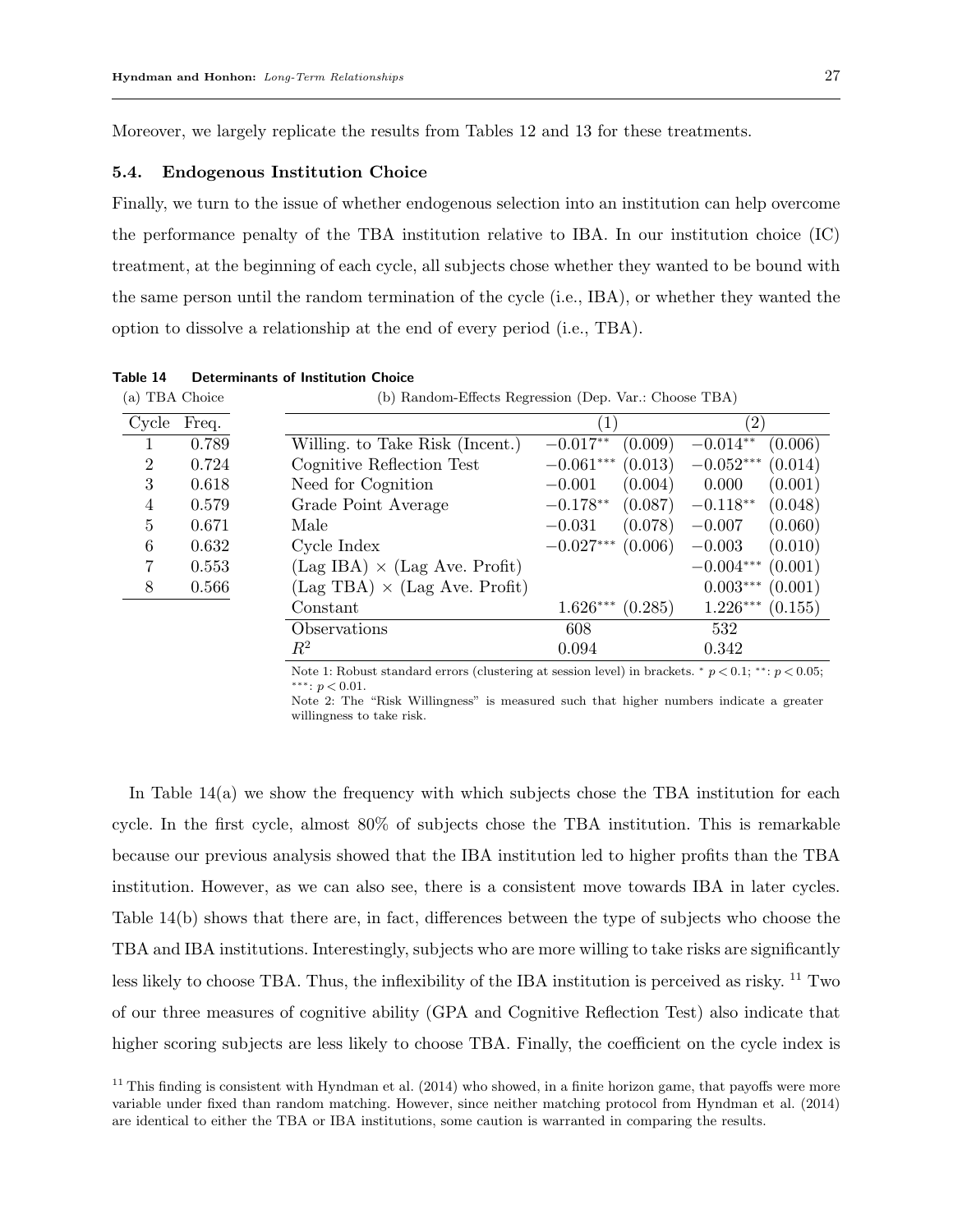significantly negative. The second column, which includes average profits from the previous cycle interacted with previous institution shows that the trend towards the IBA institution is driven by past experience with the institution. Specifically, subjects are more likely to switch institutions the lower were their profits in the previous cycle. All of the demographic variables maintain their sign and significance in column (2).

We now compare the (exogenously imposed) IBA and TBA treatments with our IC treatment, in which subjects choose between IBA and TBA. Table 15 reports summary statistics on capacity choices, misalignment and profits depending on the institution and whether the institution was chosen or exogenously imposed. Subjects who choose into their institution appear to choose a significantly higher capacity than their counterparts when the same institution was exogenously imposed. There does not appear to be any significant difference in the degree of misalignment. Combining these two results, we see that profits are significantly higher in our institution choice treatment. This suggests that there may be a signaling effect to endogenous institution choice: subjects who choose IBA know that they will be matched with other subjects who also chose the IBA institution. This may signal a mutual commitment to building successful long term relationships. Similarly, subjects who choose TBA know that they will be paired with subjects who also chose the TBA institution. Thus it is clear that they can replace a poor performing partner, or see themselves be replaced, which may push them to choose higher capacities.<sup>12</sup>

|              | In TBA Institution |         |            | In IBA Institution |         |            |
|--------------|--------------------|---------|------------|--------------------|---------|------------|
|              | Chosen             | Imposed | $p$ -value | Chosen             | Imposed | $p$ -value |
|              | TC)                | (TBA)   |            | $\rm{IC}$          | ΊBΑ`    |            |
| Capacity     | 41.28              | 33.72   | 0.000      | 40.65              | 37.05   | 0.000      |
| Misalignment | 8.66               | 9.59    | 0.838      | 8.36               | 9.39    | 0.455      |
| Profits      | 61.68              | 51.38   | 0.001      | 63.54              | 56.48   | 0.017      |

Table 15 Comparing Institution Choice and Exogenous Institution Treatments

Note: p−values measure statistical differences between the chosen and imposed institution through the significance of the coefficient of an indicator variable for the IC treatment in random effects regressions with standard errors clustered at the treatment-session level.

Although allowing for endogenous selection leads to higher (and approximately equal) average payoffs for subjects in both institutions, some of the disadvantages of the TBA institution are still present in the IC treatment. First, there is a strong negative relationship between average payoffs and the number of pairings a subject had. Thus, while there is positive signaling value

 $12$  Fan et al. (Forthcoming) find evidence for endogenous selection as a signaling device in a related context. Specifically, subjects who select into a group with a membership fee subsequently exert higher effort in a minimum effort game.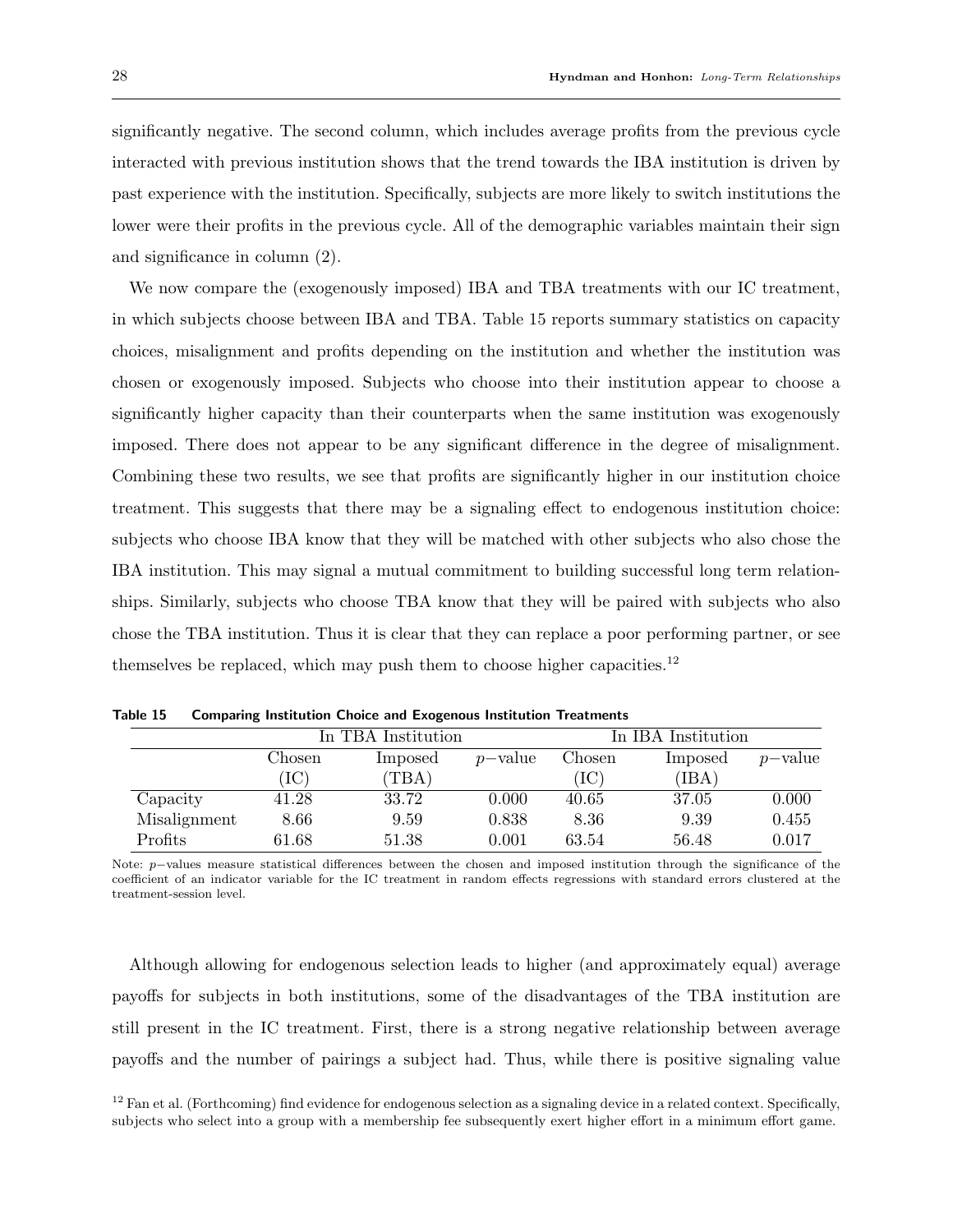to endogenous institution choice, it does not change the fact that subjects who choose flexible relationships appear to dissolve too much, which is to their detriment relative to subjects who dissolve less frequently. Moreover, subjects who chose into the TBA institution are significantly more likely to dissolve (by 8 percentage points) than subjects who were exogenously placed into it. The combination of these two effects explains why subjects perform on average worse in the IC treatment compared those who chose into the IBA institution, yet better than when the TBA institution was exogenously imposed.

# 6. Concluding Remarks

In this paper, we compare the behavior of subjects operating under two different institutional arrangements. In our indefinitely binding agreements (IBA) treatment, subjects play a stage game in fixed pairs of two over cycles lasting an indefinite number of periods, while, in our temporarily binding agreements (TBA) treatment, they can request to dissolve the existing relationship at the end of each period and be rematched with a different subject in the next period. The stage game is a two-person newsvendor game, which is a coordination game with multiple Pareto rankable equilibria where payoffs are increasing in the subjects' actions (capacities) as well as in an exogenous random component *(demand)*.

On average, we find that subjects in the IBA institution earned about 10% more than their TBA counterparts, and this is largely attributable to them choosing higher average capacities under IBA. However, even though the average performance is worse in TBA, average payoffs are actually significantly higher for the near-30% of subjects who remained matched with the same person over the entire cycle in the TBA treatment. Moreover, these long-lasting relationships benefit from positive reinforcement, i.e., capacities generally increase over the cycle and come closer to the efficient level. In contrast, the average tendency in IBA was towards negative reinforcement, with capacities declining over the course of the cycle.

The reason that the TBA institution performs, on average, worse than the IBA institution is partly driven by subjects over-using their flexibility to dissolve. While subjects often dissolve relationships due to misalignment (i.e., large differences in their chosen capacity levels), they also respond to random factors, that is a low realization of demand. Additionally, subjects do not seem to recognize that the rematching pool is worse than the overall subject pool. Indeed, except for extreme levels of misalignment, or results suggest that subjects would be better off maintaining their relationship, rather than dissolving it. Two of our follow-up treatments – TBA-FP and TBA-D – which modified the TBA institution by replacing the rematching pool with a fixed, exogenous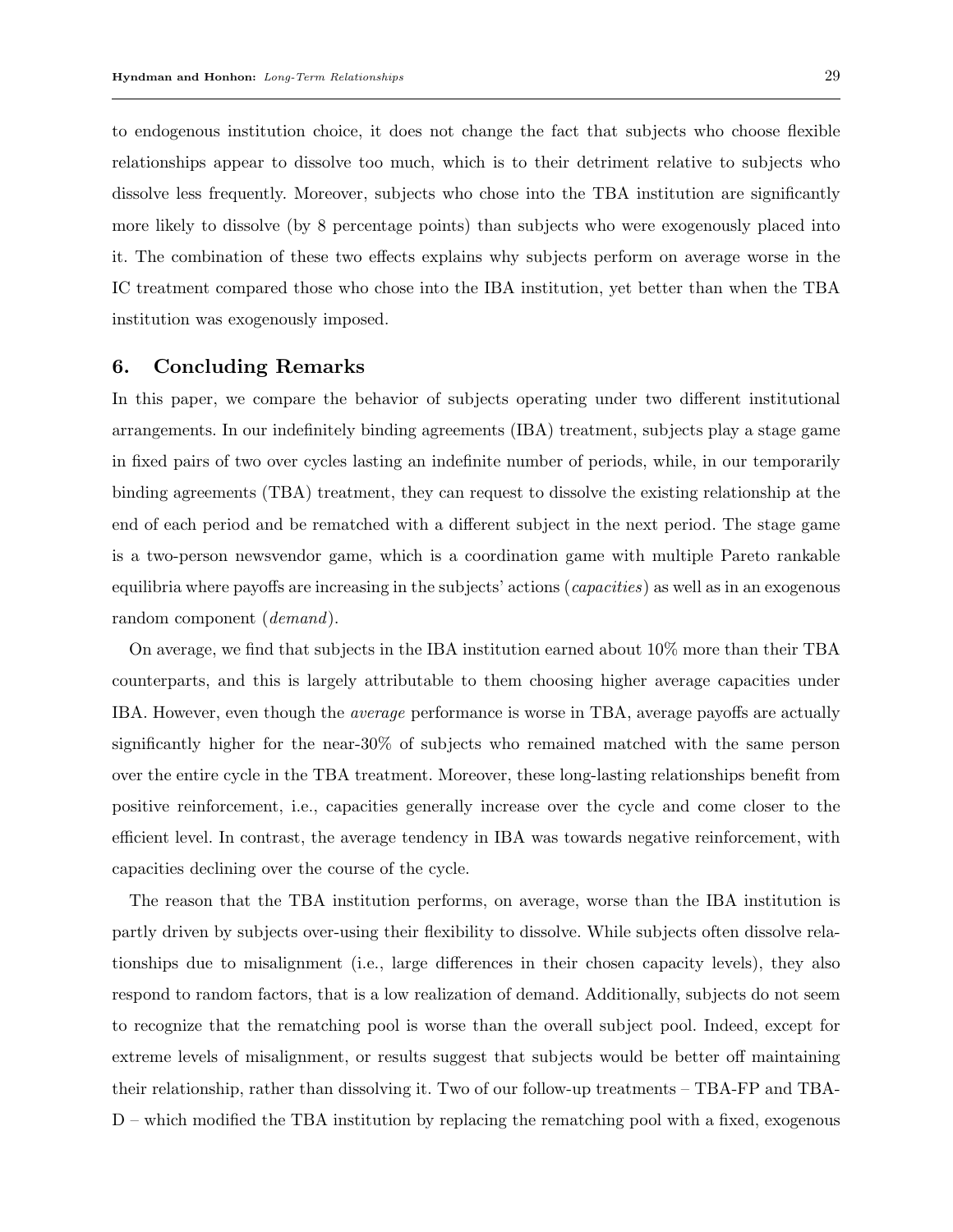termination payoff (TBA-FP) or by denying some dissolution requests (TBA-D) led to fewer dissolution requests, longer-lasting relationships, higher capacity decisions and, therefore, higher profits – even higher than in IBA. Thus, an important result of our paper is that unfettered flexibility to dissolve relationships is detrimental. Instead, a more limited flexibility, which still encourages long-run thinking may be advantageous.

We also showed that far-sighted teaching (the mechanism by which a subject encourages her match to raise his capacity by consistently playing high capacity values herself) is less frequent in TBA than in IBA. Subjects respond to the teaching efforts of their match approximately equally in both treatments and these efforts turn out to be equally beneficial, so the fact that there is less of it in TBA leads to worse subject performance.

Finally, we show that endogenous selection into an institution is profit-enhancing and eliminates the performance difference between TBA and IBA. Interestingly, we find that most subjects opt for the flexibility of TBA with a trend towards the IBA institution in later cycles that appears to be driven by their experience in the previous cycle. We also show that there are clear differences in the type of subjects who prefer each institution. The IBA institution is viewed as risky with more risk-averse subjects opting for TBA and, interestingly, subjects with higher self-reported GPAs and who scored higher on the Cognitive Reflection Test, were more likely to choose IBA. Thus, a plausible interpretation of these results is that endogenous selection into an institution is a way for subjects to signal their attitude towards commitment in a relationship, which reduces strategic uncertainty and allows for more profitable interactions.

The overall lesson of our paper to managers is that both the TBA and IBA institutions offer advantages and disadvantages. Those groups in TBA who were able to build and maintain successful long-term relationships performed, by far, the best of all subjects. Furthermore, TBA does appear to facilitate sorting amongst players, which helps to ensure that high quality players are eventually matched, especially when subjects can choose the institution under which they operate. On the other hand, it appears to be the case that the IBA institution incentivizes long-run thinking, which is advantageous overall. Moreover, it prevents groups from dissolving because of bad luck. In practice, there may be factors specific to the environment that suggest whether flexibility is desirable or whether it is best to commit to a long-lasting relationship.

There are several interesting areas for future research. First, one feature which is missing from our experiments is that, when first matched, subjects have no information about the player they are matched with. In reality, partnerships are generally not initiated at random but are created by the conscious decisions of the parties involved. It would be interesting to see whether an explicit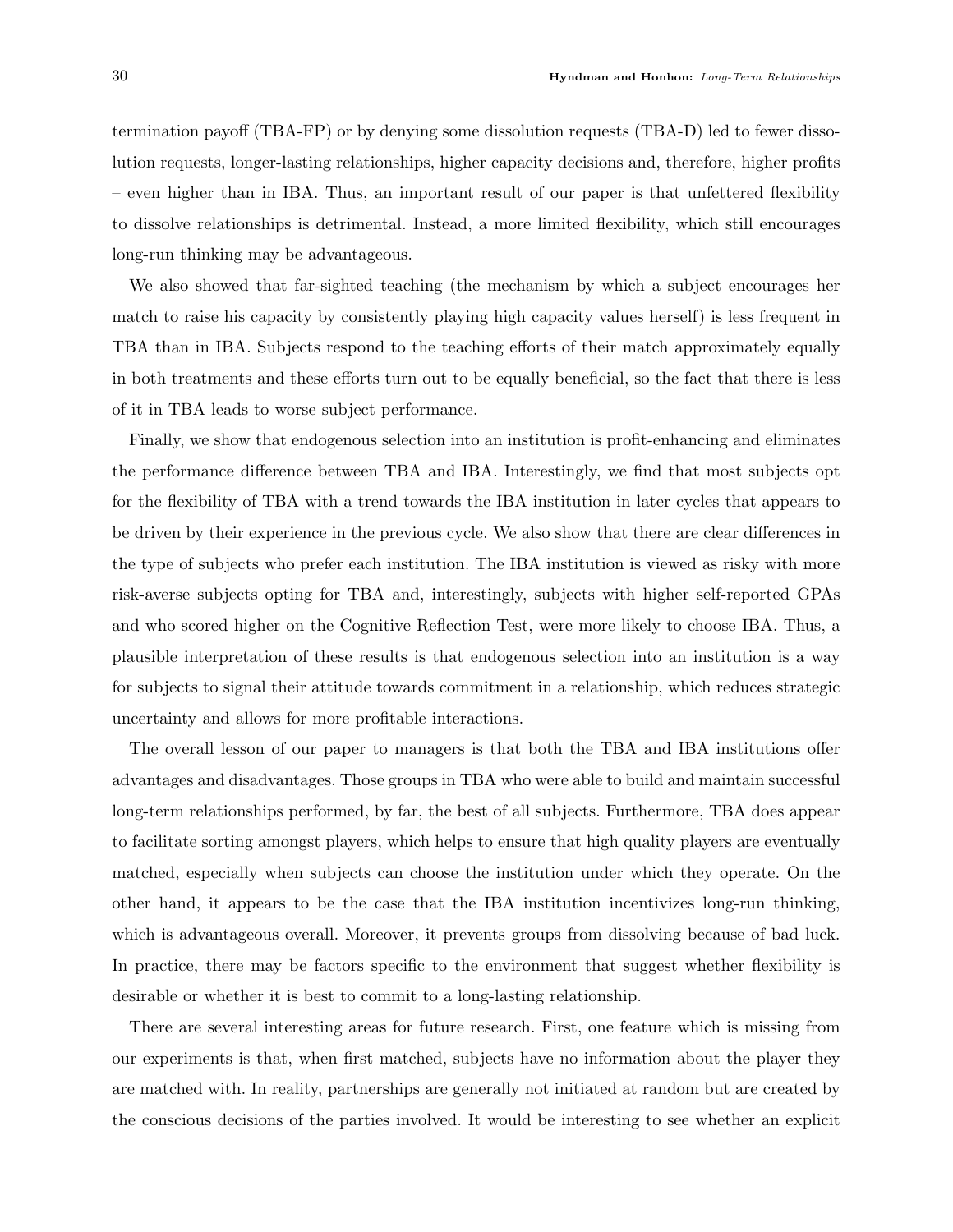group formation stage, similar to Riedl et al. (2016), would increase the overall profitability of the TBA institution. Second, because we kept the expected cycle length equal across all treatments, we are not able to study the impact of the perceived expected length of the relationship on the subjects' behavior, which would be interesting to analyze. Third, it may also be interesting to consider a hybrid version of our TBA and TBA-FP institutions in which the subjects are given three options: (i) maintain their relationship, (ii) dissolve and enter the rematching pool or (iii) dissolve and take an exogenous termination payoff. This setting may yield interesting insights into how subjects perceive the quality of the rematching pool. Another interesting avenue would be to consider a treatment in which subjects have to pay a fee to dissolve a relationship, as is the case in many real-life partnerships (e.g., lawyer fees, severance packages, etc.).

# Acknowledgments

We would like to thank conference participants at the Economic Science Association (2013 North American Meeting). We also thank Matthew Embrey and Guillaume Fréchette for valuable comments, and Malcolm Kass for his assistance in running the experiments. Kyle Hyndman gratefully acknowledges the National Science Foundation (SES-1025044) and the Institute for Research in Experimental Economics (IFREE, Small Grants Program) for financial support. Both Kyle Hyndman and Dorothée Honhon thank the University of Texas at Dallas for financial support.

# References

- Antonovics, Kate, Robert Town. 2004. Are all the good men married? uncovering the sources of the marital wage premium. American Economic Review 94(2) 317-321.
- Bamford, James, David Ernst, David G. Fubini. 2004. Launching a world-class joint venture. Harvard Business Review February.
- Beer, Ruth, Hyun-Soo Ahn, Stephen Leider. 2017. The informational and incentives effects of supplier awards. Working Paper.
- Bernard, Mark, Jack Fanning, Sevgi Yuksel. 2014. Finding cooperators: Sorting through repeated interaction. Working Paper.
- Bernstein, Fernando, Gregory A. DeCroix. 2004. Decentralized pricing and capacity decisions in a multitier system with modular assembly. *Management Science*  $50(9)$  1293–1308.
- Bolton, Gary, Claudia Loebbecke, Axel Ockenfels. 2008. Does competition promote trust and trustworthiness in online trading? an experimental study. Journal of Management Information Systems  $25(2)$  145–169.
- Bostian, AJ A., Charles A. Holt, Angela M. Smith. 2008. Newsvendor "pull-to-center" effect: Adaptive learning in a laboratory experiment. Manufacturing  $\mathscr C$  Service Operations Management  $\mathbf{10}(4)$  590–608.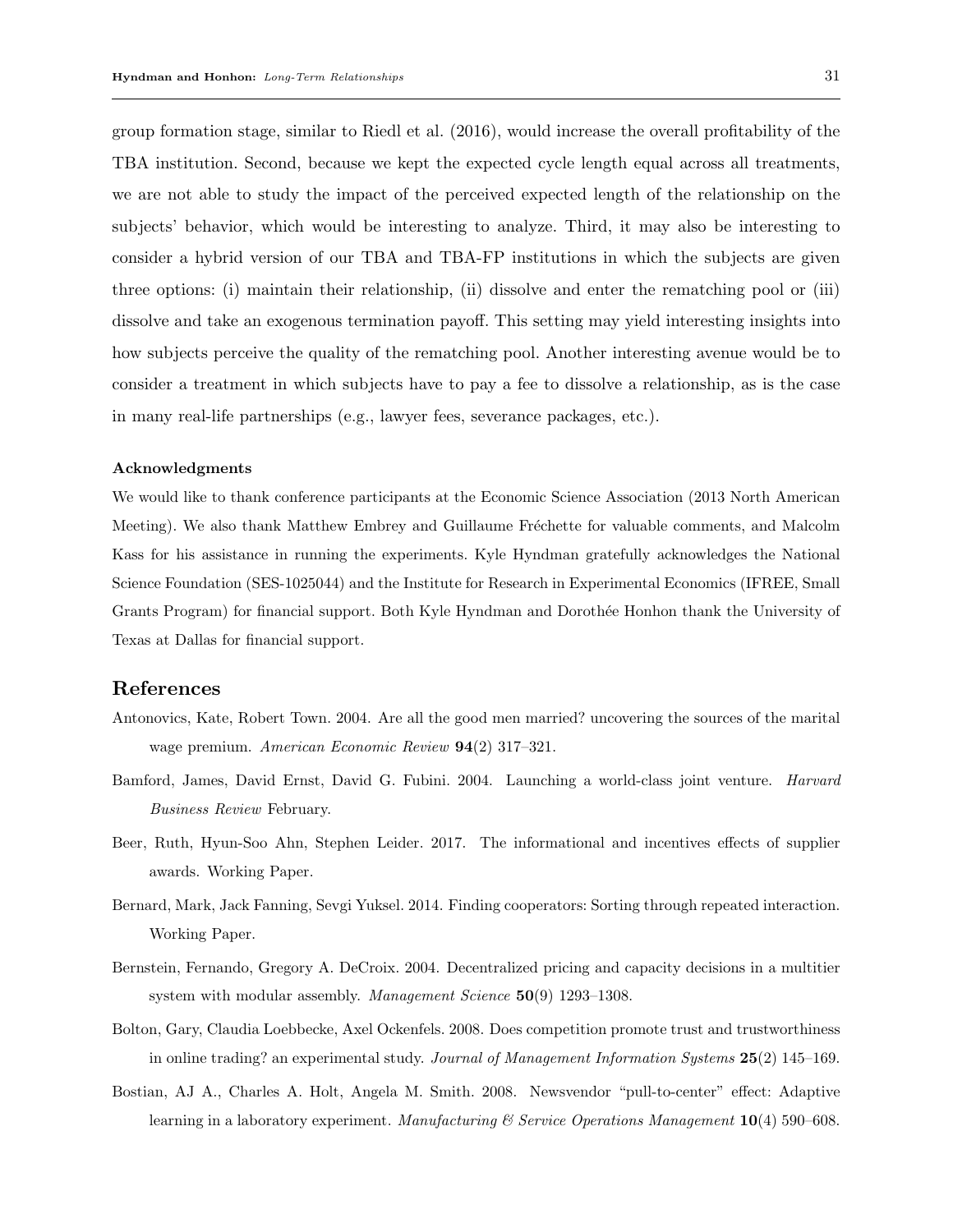- Brandts, J., D. Cooper. 2006. A change would do you good: An experimental study of how to overcome coordination failure in organizations. American Economic Review 96(3) 669–693.
- Cachon, Gerard P., M. Lariviere. 2001. Contracting to assure supply: How to share demand forecasts in a supply chain. Management Science 47(5) 629-646.
- Cacioppo, John T., Richard E. Petty. 1982. The need for cognition. Journal of Personality and Social *Psychology* 42(1) 116–131.
- Cacioppo, John T., Richard E. Petty, Chuan Feng Kao. 1984. The efficient assessment of need for cognition. Journal of Personality Assessment 48(3) 306–307.
- Camerer, Colin F., Teck-Hua Ho, Juin-Kuan Chong. 2002. Sophisticated experience-weighted attraction learning and strategic teaching in repeated games. Journal of Economic Theory 104(1) 137–188.
- Center for Digital Strategies. 2006. Strategic Partnering: Managing Joint Ventures and Alliances (Thought Leadership Roundtable on Digital Strategies). Tuck School of Business, Dartmouth University.
- Davis, Andrew, Kyle Hyndman. 2017. An experimental investigation of managing quality through monetary and relational incentives. Management Science Http://dx.doi.org/10.1287/mnsc.2016.2716.
- D'Evelyn, Sean. 2013. Dump, date or marry: Endogenous group formation with varied contract length. Working Paper.
- Fan, James, Anthony Kwasnica, Douglas Thomas. Forthcoming. Paying for teamwork: Supplier coordination with endogenously selected groups. Production and Operations Management.
- Frederick, Shane. 2005. Cognitive reflection and decision making. Journal of Economic Perspectives 19(4) 25–42.
- Grundberg, Sven, John D. Stoll. 2012. Nokia sales face more hurdles. The Wall Street Journal, http: //www.wsj.com/articles/SB10001424052702304898704577480340752531300.
- Han, S.L., D.T. Wilson, S.P. Dant. 1993. Buyer-supplier relationships today. Industrial Marketing Management 22(4) 331–338.
- Hendricks, K. B., V. R. Singhal. 2005. Association between supply chain glitches and operating performance. Management Science  $51(5)$  695-711.
- Honhon, Doroth´ee, Kyle Hyndman. 2016. Flexibility and reputation in repeated prisoner's dilemma games. Working Paper.
- Hyndman, Kyle, Matthew Embrey. Forthcoming. The econometrics of experiments. Stephen Leider Elena Katok, Karen Donohue, eds., Handbook of Behavioral Operations Management. Wiley.
- Hyndman, Kyle, Santiago Kraiselburd, Noel Watson. 2013. Aligning capacity decisions in supply chains when demand forecasts are private information: Theory and experiment. Manufacturing  $\mathcal C$  Service Operations Management 15(1) 102–117.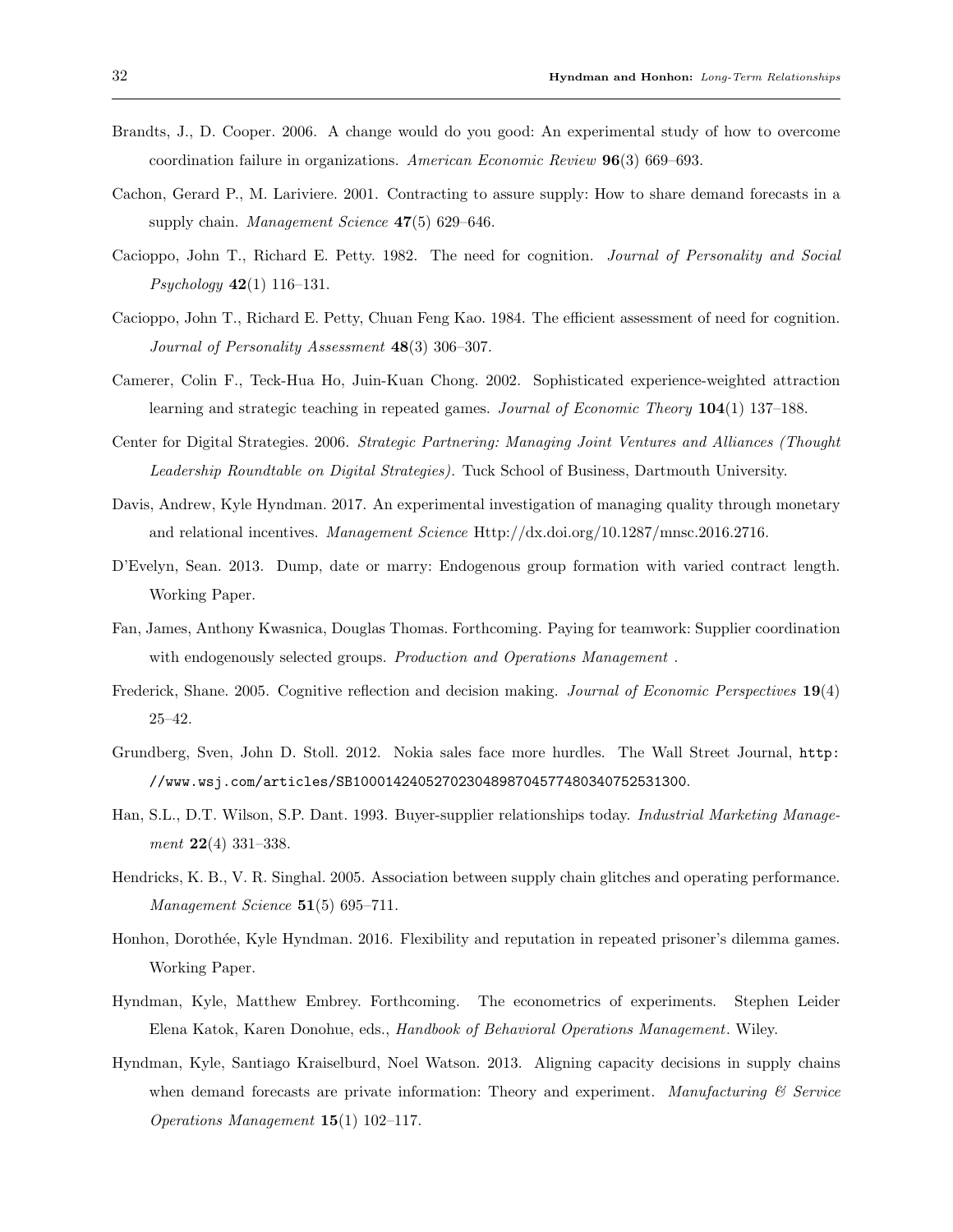- Hyndman, Kyle, Santiago Kraiselburd, Noel Watson. 2014. Coordination in games with complementarities: An experiment on fixed vs random matching. *Production and Operations Management* 23(2) 221–238.
- Hyndman, Kyle, Erkut Ozbay, Andrew Schotter, Wolf Ehrblatt. 2012. Convergence: An experimental study ¨ of teaching and learning in repeated games. Journal of the European Economic Association  $10(3)$ 573–604.
- Hyndman, Kyle, Antoine Terracol, Jonathan Vaksmann. 2009. Learning and sophistication in coordination games. Experimental Economics  $12(4)$  450-472.
- Kalwani, M.U., N. Narayandas. 1995. Long-term manufacturer supplier relationships: do they pay off for supplier firms? Journal of Marketing  $59(1)$  1–16.
- Knez, Mark, Colin F. Camerer. 1994. Creating expectational assets in the laboratory: Coordination in 'weakest-link' games. Strategic Management Journal 15 101–119.
- Kovach, Steve. 2014. Microsoft closes its \$7.2 billion purchase of nokia. Business Insider, http://www. businessinsider.com/microsoft-closes-nokia-acquisition-2014-4.
- KPMG. 2009. Joint Ventures: A tool for growth during an economic downturn. KPMG International.
- Kwon, H. Dharma, Steven A. Lippman, Kevin F. McCardle, Christopher S. Tang. 2010. Project management contracts with delayed payments. Manufacturing  $\mathscr B$  Service Operations Management 12(4) 692–707.
- Larsen, M. M., T. Pedersen, D. Stepniov. 2010. LEGO Group: An Outsourcing Journey. Case 9B10M094, Ivey Management Services.
- Liker, Jeffrey K., Thomas Y. Choi. 2004. Building deep supplier relationships. *Harvard Business Review* December, 104–113.
- Lunsford, J. L. 2007. Boeing scrambles to repair problems with new plane. Wall Street Journal (Dec. 7).
- Neuville, J. 1997. La stratégie de la confiance: Le partenariat industrial observé depuis le fournisseur. Sociologie du Travail 20(3) 297–319.
- Özer, Ö., Yanchong Zheng, Kay-Yut Chen. 2011. Trust in forecast information sharing. Management Science 57(6) 1111–1137.
- Page, Talbot, Louis Putterman, Bulent Unel. 2005. Voluntary association in public goods experiments: Reciprocity, mimicry and efficiency. *Economic Journal* 115 1032–1053.
- Riedl, Arno, Ingrid M.T. Rohde, Martin Strobel. 2016. Efficient coordination in weakest-link games. Review of Economic Studies 83(2) 737–767.
- Roth, Alvin E., J. Keith Murnighan. 1978. Equilibrium behavior and repeated play of the prisoner's dilemma. Journal of Mathematical Psychology 17(2) 189–198.
- Schweitzer, Maurice E., Gerard P. Cachon. 2000. Decision bias in the newsvendor problem with a known demand distribution: Experimental evidence. Management Science 46(3) 404-420.